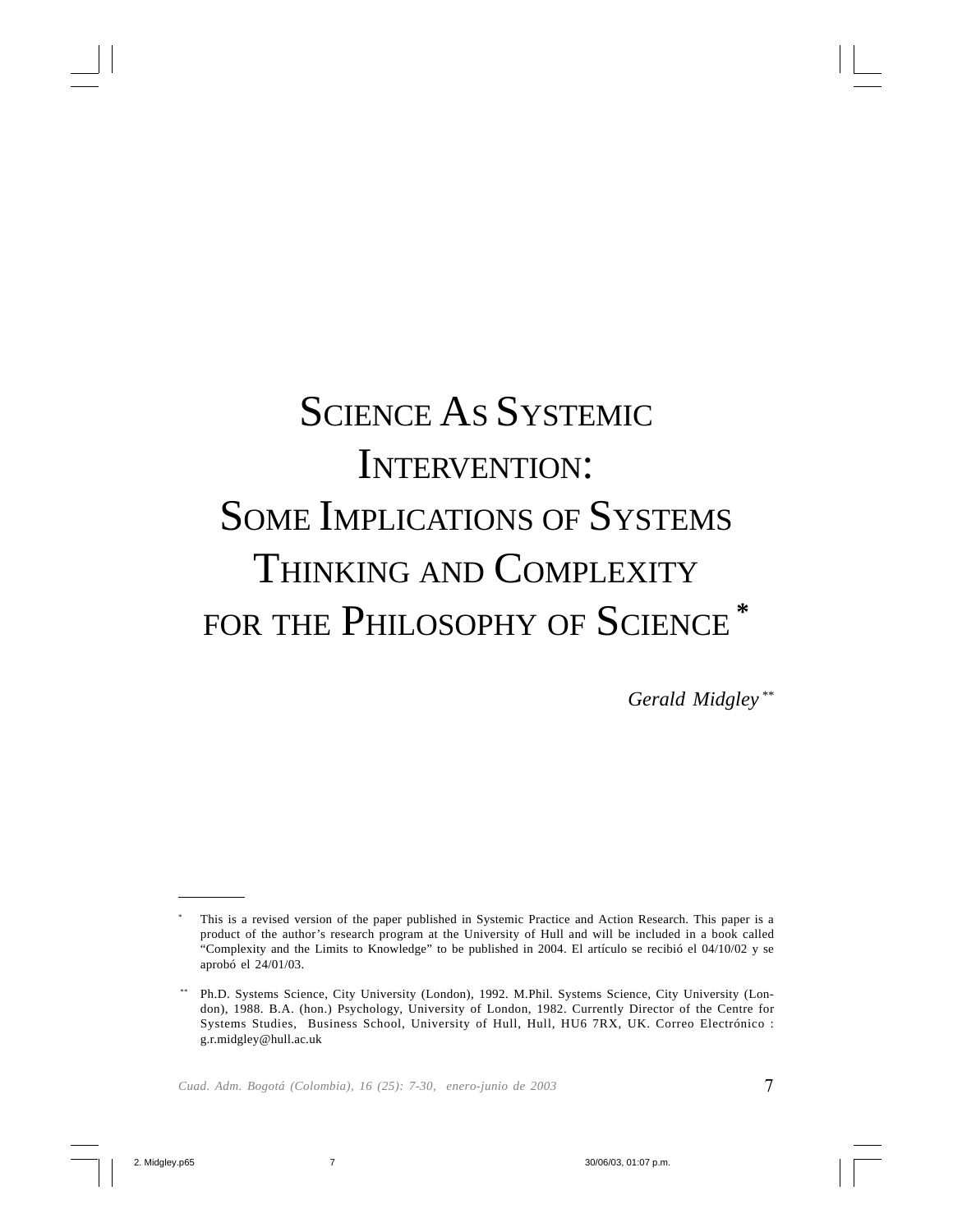### **ABSTRACT**

It is usually assumed in debates about complexity and the philosophy of science that science is primarily about observation. However, the starting point for this paper is intervention, defined as purposeful action by an agent to create change. While some authors suggest that intervention and observation are opposites, it is argued here that observation (as undertaken in science) should be viewed as just one type of intervention. We should therefore welcome scientific techniques of observation into a pluralistic set of intervention methods, alongside methods for exploring values, reflecting on subjective understandings, planning future activities, etc. However, there is a need to explicitly counter a possible pernicious interpretation of this argument: intervention could (erroneously) be viewed as flawlessly pre-planned change based on accurate predictions of the consequences of action. This is the mechanistic worldview that systems thinking and complexity science seek to challenge. Therefore, having redefined scientific observation as intervention, the paper revisits insights from systems thinking and complexity to propose a methodology of systemic intervention. Some brief reflections are then provided on the wider social implications of this methodology.

**Keywords:** Boundary critique; Complexity; Critical Systems Thinking; Methodological Pluralism; Philosophy of Science; Systemic Intervention; Systems Methodology.

### **RESUMEN**

Esté artículo esquiva los puntos de partida habituales en el debate sobre la complejidad y la filosofía de la ciencia que tiende a asumir que la ciencia trata principalmente sobre la observación. Aquí el punto de partida es la intervención, definida como la acción de un agente que tiene como objetivo crear un cambio. Mientras algunos autores sugieren que la intervención y la observación son opuestas, aquí se argumenta que la observación (como se practica en la ciencia) debería ser vista como un tipo de intervención. Por lo tanto, deberíamos dar la bienvenida a las técnicas científicas de observación dentro de un marco pluralista de métodos de intervención, que incluya métodos para la exploración de valores, la reflexión sobre la comprensión subjetiva, la planificación de actividades futuras, etc. Sin embargo, existe la necesidad de contestar explícitamente una posible interpretación perniciosa de este argumento: la intervención podría ser vista erróneamente como el cambio impecablemente pre-planificado y basado en predicciones exactas sobre las consecuencias de la acción. Esta es la visión mecanicista del mundo que el pensamiento de sistemas y la ciencia de la complejidad buscan cambiar. Una vez redefinida la observación científica como intervención, el artículo vuelve sobre las apreciaciones del pensamiento sistémico y la complejidad para proponer una metodología de intervención sistémica. Al final, se hacen algunas reflexiones sobre las amplias implicaciones sociales de esta metodología.

**Palabras Clave:** Límite Crítico, Complejidad, Sistemas críticos de pensamiento, Pluralismo metodológico, Filosofía de ciencia, Intervención Sistémica, Metodología de Sistemas.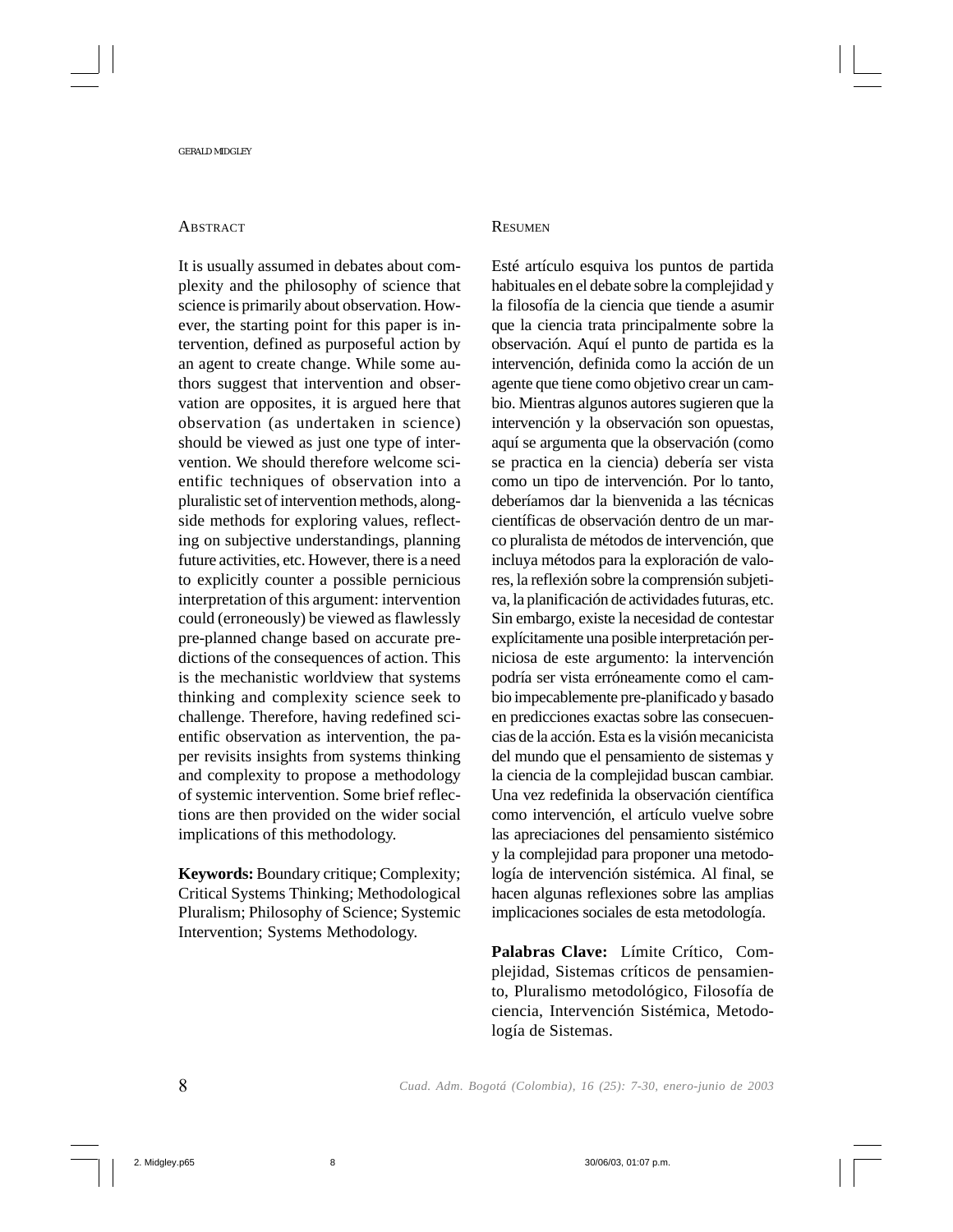# **Introduction**

Many discussions of systems thinking, complexity<sup>1</sup> and the philosophy of science take as their starting point the fact that everything in the world is connected in some direct or indirect way to everything else. Therefore, the scientific observer is an integral *part* of the world s/he observes, not separate from it (e.g., von Bertalanffy, 1968; Bateson, 1972; Maturana and Varela, 1992). Additionally, the focus is often on the impossibility of both full understanding of phenomena and infallible prediction, because the complexities of the world slip the grasp of the human observer (e.g., Casti and Karlqvist, 1996).<sup>2</sup> The significance of this is that it undermines some of the philosophical ideas that have traditionally been invoked in support of science. For instance, it becomes possible to question the reliance of the philosophy of science on the concept of *independent observation*.

Independent observation is observation detached from the values and idiosyncrasies of the observer. This does not mean observation *without the presence* of an observer: it simply means observation that is judged by scientists to be independent of the peculiarities of any particular individual. In other words, an independent observation is one that people in a given scientific community agree would be the same regardless of who is making it. It is only if we can say that independent observation (in the above sense) has been achieved that we can make a satisfactory claim to objectivity (Popper, 1976).<sup>3</sup> Clearly, if we want observation to be independent in this manner, *intervention* by an observer into the observed has to be prevented—except, that is, intervention to ensure the purity of observation, such as when a scientist constructs an experiment. Any such intervention could create a change, thereby making it possible to say that the observation is a result of the intervention rather than the intrinsic characteristics of the phenomenon being observed. The fact that systems and complexity theories say that there are inevitably direct and/or indirect *links* between the observer and observed brings into

<sup>1</sup> I treat systems thinking and complexity as a pair because they share certain characteristics of particular relevance to this paper. I appreciate that some authors (e.g., Stacey *et al*, 2000) *contrast* complexity and systems thinking. However, while I accept the criticisms of *early* systems thinking offered by Stacey *et al*, I disagree with their characterisation of some later systems theories which I suggest have a lot in common with philosophical writings in complexity (e.g., Cilliers, 1998; Richardson *et al*, 2000). However, this is an argument that lies beyond the scope of the current paper.

Of course some of these insights, such as the impossibility of comprehensive understanding, are not unique to complexity theory, but have been discussed by philosophers of science for many years (see, for example, the work of Popper, 1959). However, the interest in complexity being shown across the disciplines has placed these problems at the forefront of the agenda of the philosophy of science once again.

<sup>3</sup> Objectivity is not an absolute. Arguably, Popper's (1959, 1972) greatest contribution to the philosophy of science is to undermine the positivist claim that objectivity is actually achievable. His point is that all claims to objectivity are judged within scientific communities. Because, in principle, the boundaries of these communities are not closed, any accepted claim to objectivity may be undermined by new participants (or by the original participants re-testing the claim). Objectivity is therefore an ideal we may aim towards. It is not an actually achievable attribute of an observation.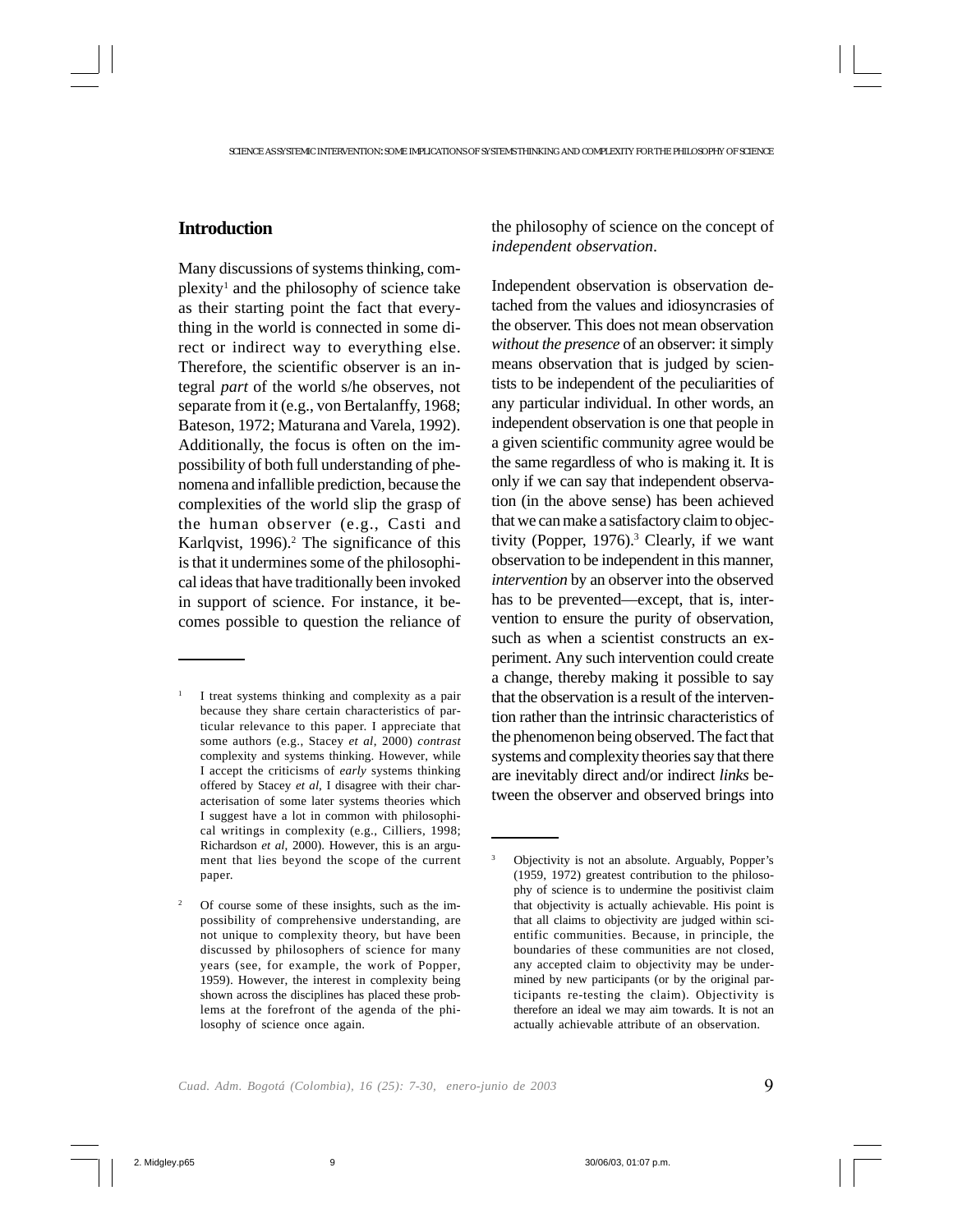question the possibility of observation free of intervention.4

These are important issues, but it seems to me that the debate, as it has been framed in the two paragraphs above, already makes a very significant (and arguably questionable) assumption—that scientists should indeed be concerned primarily with observation. In this paper I want to enter the debate from an entirely different angle: by discussing the methodology of *intervention*. To give an initial definition of intervention, it simply means 'purposeful action by an agent<sup>5</sup> to create change'.6 This contrasts starkly with the

conventional canons of the philosophy of science: scientists have traditionally been exhorted to *avoid* intervention for fear of corrupting the purity of observation (except the kind of intervention that preserves this purity, such as when an experiment is set up).

I will start the main body of this paper by exploring how the concept of intervention has been used by others (but not necessarily in the same way as I use it), focusing on the supposed opposition between intervention and observation. However, after comparing these two concepts, I will seek to show that the distinction between observation and intervention is not as simple as it might at first appear, especially given the problems (mentioned above) with the idea of independent observation. Indeed, I will argue that observation should be viewed as just one type of intervention. As we shall see, this has profound consequences for understanding the boundaries between 'science' (which has traditionally had observation as its focus) and other activities that are more obviously concerned

While insights from complexity theory threaten some of the presuppositions of science, others remain unchallenged by it. For example, most complexity theorists share the commitment of other scientists to a *realist* philosophy: it is assumed that scientific descriptions do reflect a real world, even if we can never ultimately measure the accuracy of this reflection. My own view is that, if we follow through some of the implications of complexity theory and systems thinking to their logical conclusions, the relatively naïve realism that is often assumed by scientists is problematised. However, discussion of this is beyond the scope of the current paper (see Midgley, 2000, for details).

<sup>5</sup> I suggest that an agent can be viewed as either a single human being, or an identifiable group of human beings in interaction (e.g., a family, team or organisation), that have purposes ascribed to them. In the case of a group, this definition does *not* assume that all participating individuals share the purpose of the whole (indeed, some sub-agents may act in opposition to the dominant purpose). However, a group can be called an agent when it (or its representatives) is perceived as acting to realise a dominant purpose at the group level regardless of the actions or views of sub-agents. The word 'dominant' here is crucial. It indicates that the group purpose is a function of whatever mechanisms of legitimation exist within and beyond the group that allow it to be perceived as

moving in one particular direction, regardless of any counter-arguments being produced by internal opponents. Therefore, when a government minister declares war on behalf of a nation, it is generally accepted that the nation is at war even if half of its citizens wish to dissent.

<sup>6</sup> Obviously, there is much more to say about intervention than this (for a full exposition, see Midgley, 2000). One thing I should be clear about here, however, is that the concept of intervention does not presume that it is always possible to have flawlessly pre-planned change based on accurate predictions of the consequences of action. This would be a return to the mechanistic view of the Universe that systems thinking and complexity science have sought to challenge. For more details, see later in the paper.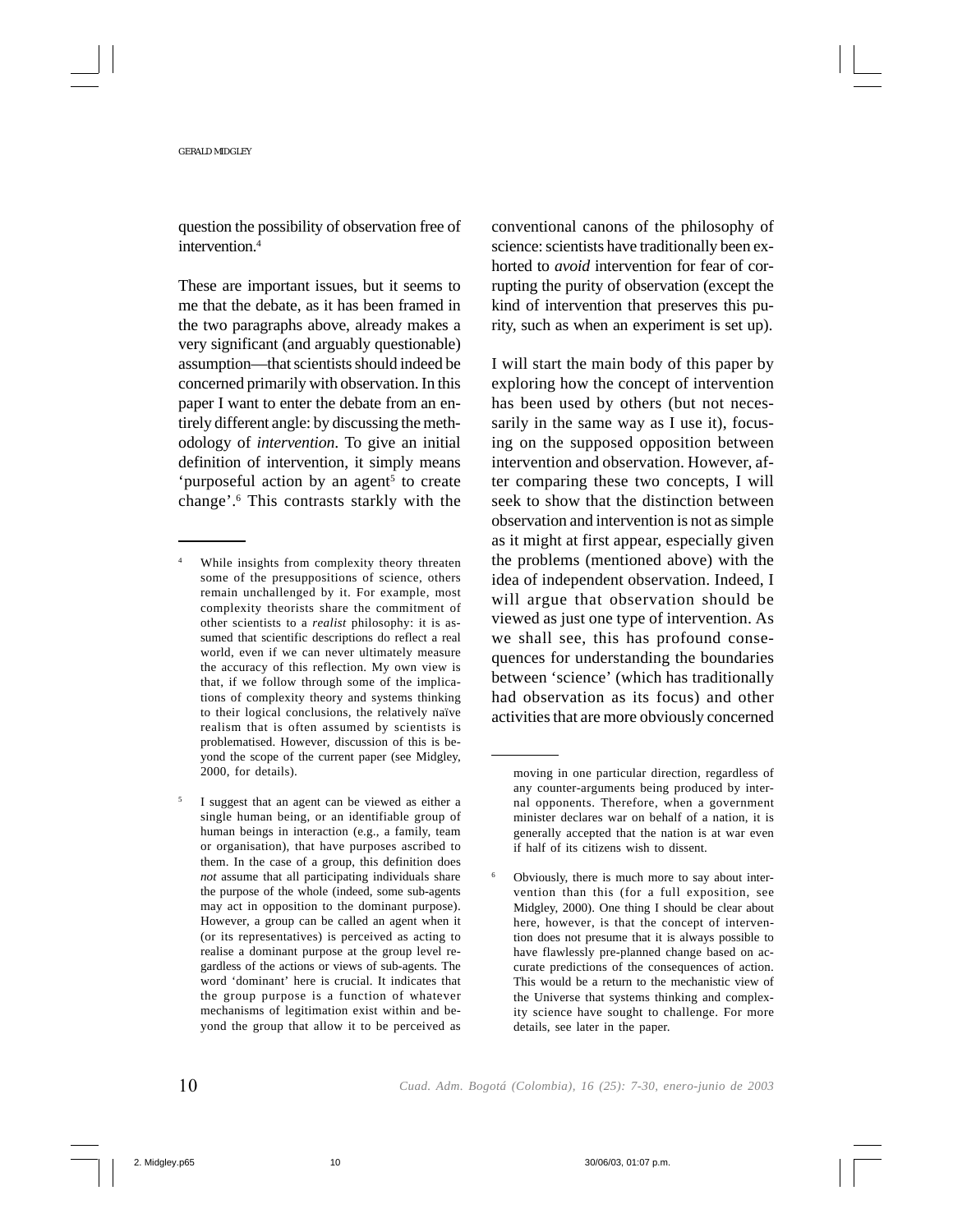with intervention (e.g., policy-making, personal and/or group decision-making, management and community development). I will argue that scientific methods for structuring observation should be placed alongside a whole host of other methods for exploring values, reflecting on subjective understandings, planning future activities, etc. Different methods (including scientific methods) can be useful for different purposes, and can be interrelated as part of *intervention practice*.

Having made the case for science as intervention, I will then return to the theme of systems thinking and complexity in order to argue specifically for *systemic* intervention. A broad-based methodology for systemic intervention will be outlined, and references will be provided to more detailed work published elsewhere. The paper will then end with some reflections on the wider social implications of this methodology.

However, let us begin by exploring the concepts of 'observation' and 'intervention' in more detail.

1. Observation versus intervention

Many writers contrast observation and intervention: it appears that both scientists (who champion observation) and action researchers7 (who champion intervention) have an

interest in maintaining this pair of concepts in opposition to one another. Let us start with the views of the scientific camp.

# **1.1** *Observation as the basis of science*

While many philosophers of science have discussed observation, Popper (1959, 1972) is arguably the best known. Popper claims that, to be worthy of scientific attention, "[an] event must be an 'observable' event; that is to say, basic statements must be testable, inter-subjectively, by 'observation'" (1959, p.102). Hence, traditional science seeks to place all statements that cannot be tested by observation outside its remit.

Popper (1959) also proposes the idea that *method* is crucial: methods need to be chosen that enable independent observation. Hence the emphasis in most traditional scientific methodologies on quantitative comparisons between 'experimental' and 'control' conditions (Wright *et al*, 1970). However, while high-quality methods are important, they are not enough on their own: the final guardian of independent observation is the scientific community which is able to re-test findings and subject claims to critical scrutiny (Popper, 1976).

Arguably, one of the most important aspects of controlling observation, as far as many scientists are concerned, is the need to prevent *intervention*. The observer should not influence the observed other than, in an experiment, by establishing the required difference between the experimental and control conditions, otherwise the results of the observation could be due to the activi-

There are others in the 'intervention camp' too, such as operational researchers, management scientists, evaluators and systems practitioners. These labels refer to people in a variety of semiindependent research communities who have similar interests, but slightly different emphases.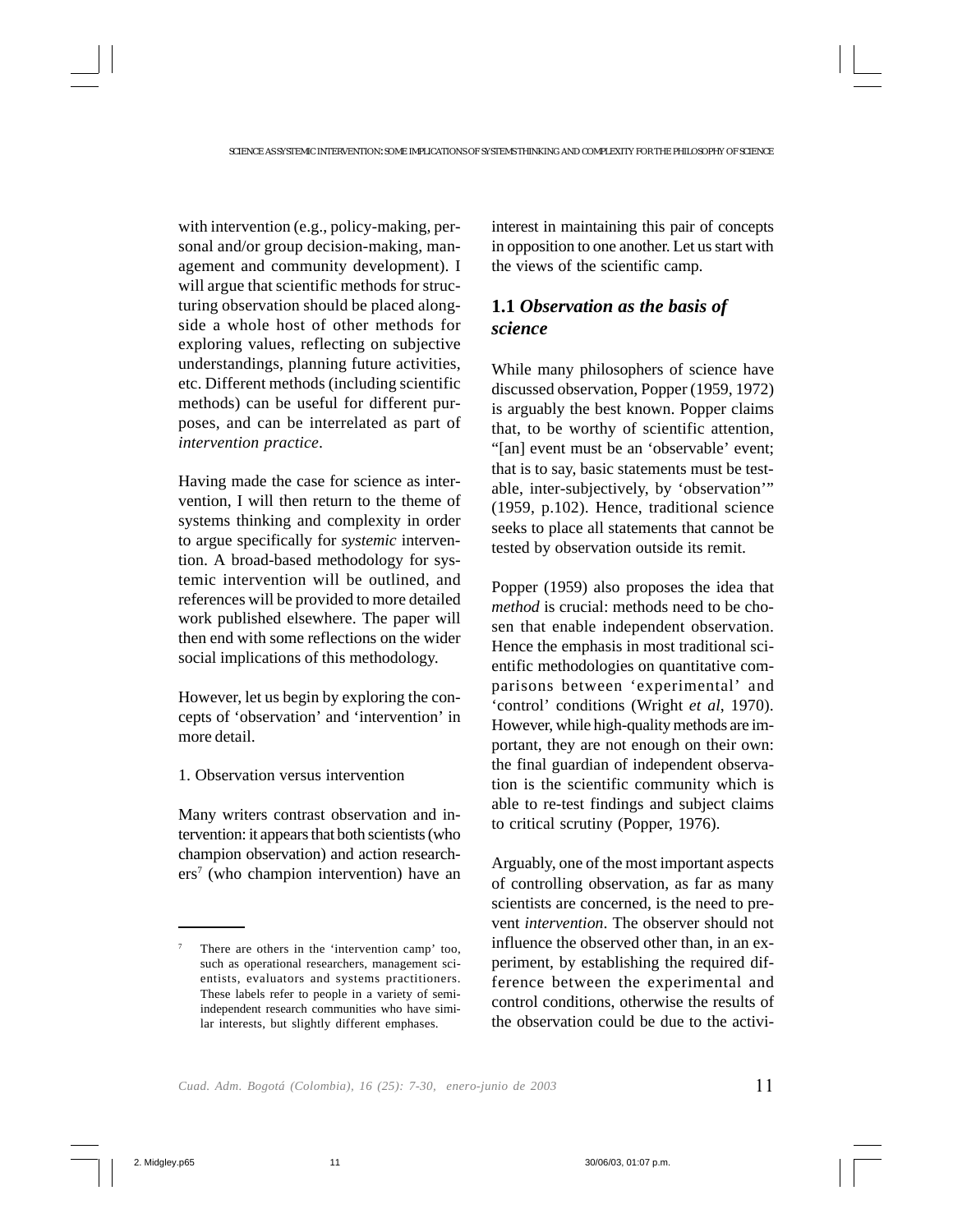ties of the scientist rather than the variable(s) under investigation.

# **1.1.1** *Intervention as the basis of action research*

In marked contrast with Popperian science, action research is concerned primarily with *intervention*<sup>8</sup> and not observation: the researcher *engages* with what is being researched, seeking to bring about positively valued change. The birth of action research is widely attributed to Lewin 1946, 1947, 1948, who argues that the focus of the philosophy of science on independent observation creates a divorce of the scientific method (especially as it is used in the social sciences) from social practice.

He stresses that science should be harnessed for the benefit of human society, and this requires a very different set of philosophical and methodological ideas from those traditionally used. While I would not wish to confine science to a narrow definition of applied social research, Lewin's views are worth exploring as they provide a useful starting point for developing a broader understanding of science as intervention.

To appreciate why action research emerged in the mid-Twentieth Century, and gained a great deal of popularity very quickly amongst many people (especially those working outside academia), it is necessary to understand the orthodoxy that was being propounded at the time. Popper had been writing about the importance of experiment and observation since the 1930s, and his work built on previous philosophies of science that also placed independent observation at the centre of scientific practice.<sup>9</sup>

While there were strong debates about the extent to which human knowledge is fallible, the orthodox view was that the need for independent observation was not in question. It began to appear to many people that the reasons or purposes for undertaking scientific research were secondary to the robustness of the methods used.10 Some scientists advocated a radical denial of purpose, saying that all organisms, including human beings, are deterministic 'learning machines' (e.g., Skinner, 1971; Maze, 1983). Even if the existence of purposes was accepted, such purposes could not be considered 'scientific' in the same sense as observations; they were generally omitted

Reason (1996) disagrees with using the term 'intervention', but I will not deal with this here. An explanation of his position, and an argument against it, can be found in Midgley (2000).

Many of these philosophies of science were far less sophisticated than the one advanced by Popper. For instance, the positivists working in the late 19<sup>th</sup> and early 20<sup>th</sup> Centuries asserted that science should be entirely value-free. Popper (1972), in contrast, argued that the values of scientists will inevitably guide what will be the focus for investigation, but independent observation can still be achieved once this focus has been determined. See Delanty (1997) and Romm (2001) for some interesting reviews of this and other related debates.

<sup>&</sup>lt;sup>10</sup> Of course Popper stressed inter-subjective testability within scientific communities, and said that method alone is not an adequate determinant of independent observation. However, a prime means by which an *individual scientist* could influence the consensus of scientists was by using a widely accepted method. Hence the overwhelming focus on methods that was certainly still present when I graduated as a student of Psychology as late as 1982.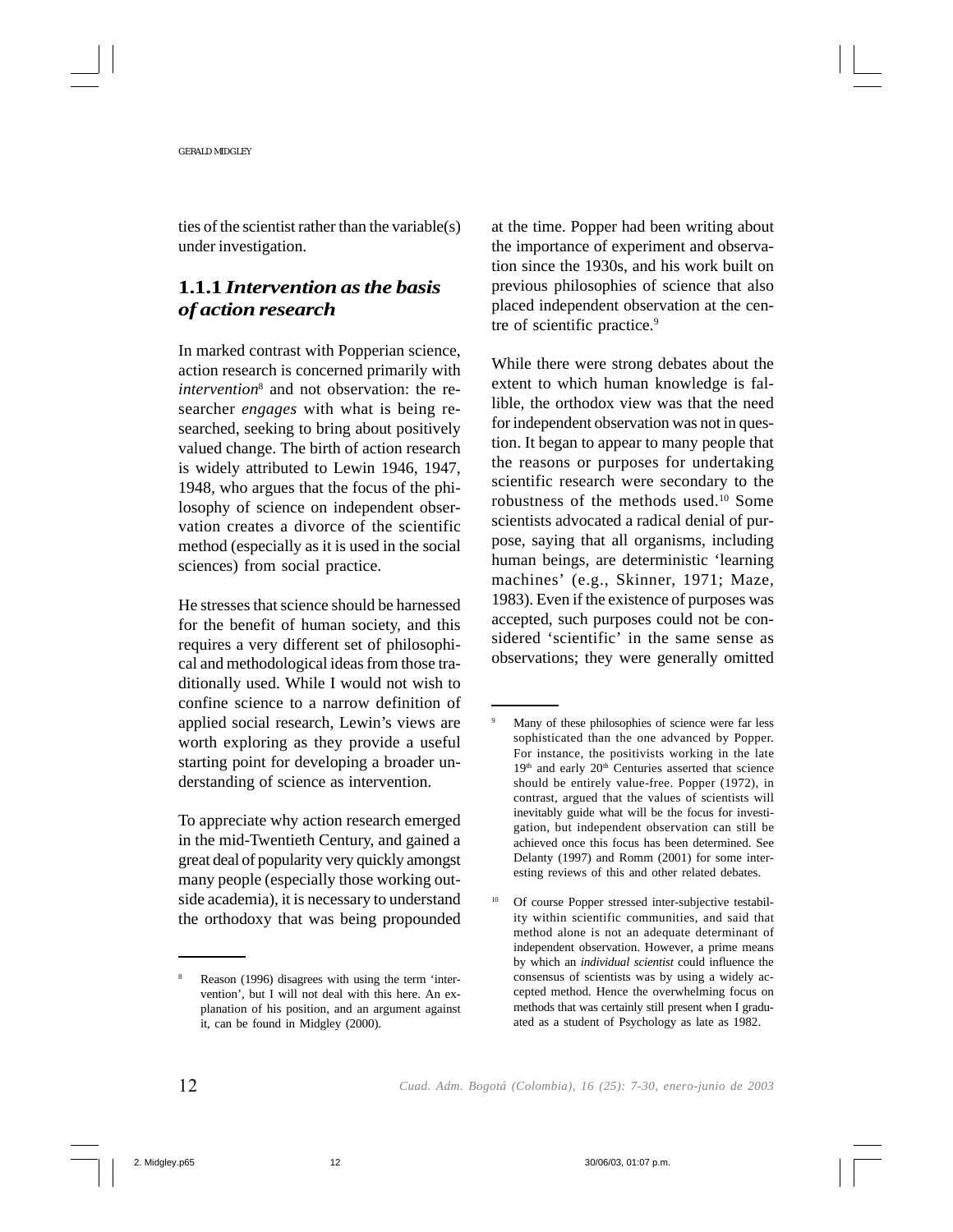from reports of experimental practice, and could often only be deduced by reading between the lines of hypotheses. In this way, the purposes and debates that made the hypotheses meaningful were largely hidden from view.

It was in this atmosphere that Lewin 1946, 1947, 1948 mounted a strong critique of 'pure' science in favour of action research. Lewin's argument is that the institutions of science invest massive resources into research that has largely become divorced from the goals of meeting human need and satisfying human desires (that is, the desires of those outside the scientific community the latter tends to value knowledge for its own sake). In Lewin's view, it is generally a matter of accident whether this research is relevant to people working in industrial and welfare organisations. Of course, there are the applied natural sciences, like medicine, but really nothing comparable for the worlds of industry and human welfare where it is much more difficult to control observations.

Essentially, Lewin, 1946 advocates the harnessing of science in the service of *intervention* rather than observation. That is, science should be undertaken in organisations for social benefit. He believes that scientists have a choice: they can either conduct research for the sake of pure curiosity, or help themselves and others improve the social conditions that surround them. When a problem is encountered in an organisation, research may be undertaken to help define a way forward. However, social purposes should not be subordinated to methodological purity: in Lewin's view, if research is being conducted in support of action, it makes little sense to subvert the purposes that guide that action in the name of scientific rigour. This means, for Lewin, adapting the scientific method (when necessary) to make it more meaningful in social situations: instead of testing hypotheses, scientists can identify questions that need answering. Likewise, if it is impossible to set up perfectly controlled conditions, they should not call research 'invalid', but should still generate data in a manner that supports decisionmaking—even if *strongly* scientific conclusions cannot be reached. After all, organisational decisions will have to be taken anyway, and it is preferable to take them on the basis of imperfect data than using no data at all.

Of course, embedding scientific practice in social situations, and adapting it in the service of intervention, will affect the degree of independent observation that can be achieved. Far from keeping one's distance from the observed, in Lewin's 1946, model of action research the observer is encouraged to find a means to eliminate socially undesirable phenomena and promote desirable ones. What counts as desirable or undesirable obviously needs to be defined by participants in the local situation, which is why Lewin 1952, produced his "field theory"—a "field" is a set of phenomena that can be seen as directly interacting with an object (person, group or organisation) of concern. The boundaries of the "field" demarcate what is and is not relevant in an analysis. We see that, in Lewin's perspective, observation is not independent of the values of the observer (these values determine what initial question is asked), but is nevertheless 'factual' in the sense that a realist ontology is assumed—so observations reflect the real world (albeit imperfectly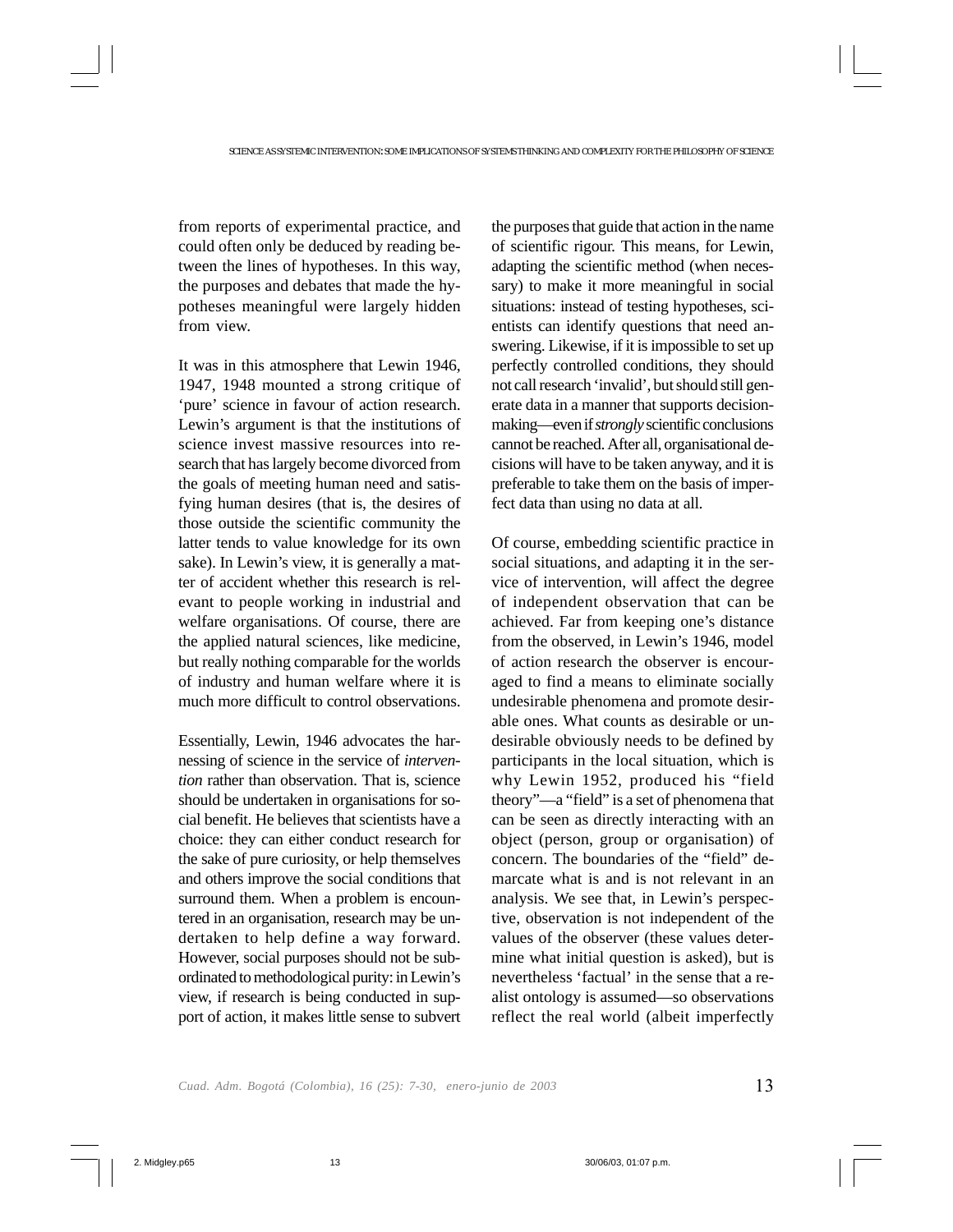through our fallible perceptions).<sup>11</sup> Also, because of the context of action which takes place over time, observations tend to be most meaningful as a sequence which constitutes feedback to actor(s) who are required to make judgements about the success, or otherwise, of their actions.

It appears that, while Lewin 1946, 1948, is primarily concerned with intervention, he does not entirely abandon observation—but it is harnessed into the service of the former. Also, where controlled observation is impossible, other means of supporting intervention through research are explored. Therefore, the principle of independent observation is not abandoned, but it is subordinated to the principle of social utility.

This work has since been developed by a variety of different authors, both in the action research and other communities. One of the most notable examples is Seidman 1988 who, following Dewey 1946, as well as Lewin 1947, advocates a much stronger opposition between observation and intervention. Instead of arguing that science should be *harnessed* into the cause of intervention, Seidman suggests that the two concepts are mutually exclusive because they are differentiated by the involvement of action. Science requires the *exclusion* of action on the grounds that changing the phenomenon of interest corrupts the purity of observation, while intervention is *founded upon* action (also see Reason and Heron, 1995).

# **1.1.2** *Summary of the distinction between observation and intervention*

At this point I have made a clear distinction between observation (as used in science) and intervention, the former being about seeing things in a manner that is not 'contaminated' by the actions of the observer, and the latter being about the actions of agents to promote change. However, it should already be apparent from the discussion of Lewin's (1946, 1948) work (above) that observation and intervention do not have to be regarded as opposites (although they often are)—observation can be undertaken *in the service* of intervention.

Of course, a counter-argument could be that de-prioritising the principle of independent observation, which is implied in this way of thinking, simply undermines science. If science does not seek to preserve the independence of the observer through the design of methods, and through scrutiny by scientific communities, it may cease to be useful for both pure *and* applied studies. Worse, if we allow the purposes of the observer to be discussed as an integral aspect of scientific practice (rather than accepting them as inevitable determinants of the focus of inquiry that are essentially non-scientific), we could open the door to the domination of science by political ideology (Popper, 1966). However, the validity of these counter-arguments

 $11$  In this sense, Lewin's (1946, 1948, 1952) philosophical assumptions are similar to Popper's (1959). Popper says that values determine the focus of science, and that observations (imperfectly) reflect the real world. However, Popper (1966) argues against what he sees as the imposition of a social utility agenda on science. He also strongly demarcates the supposedly non-scientific world of values from the world of facts—in his view, it is only legitimate for scientists to focus their inquiries on the latter.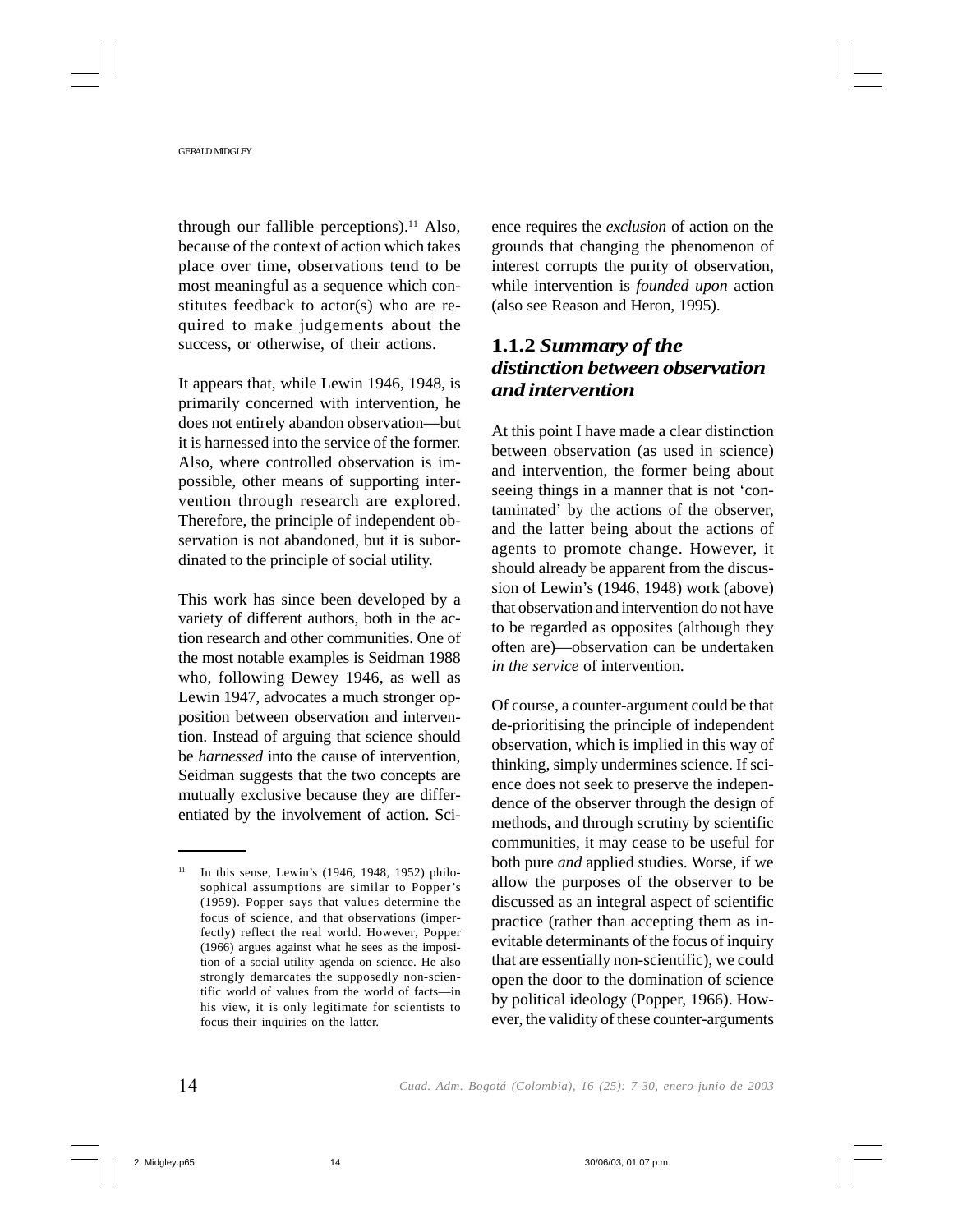rests on the assumption that independent observation is actually possible—or at least, if it is seen as an ideal (rather than being actually achievable), that we can know how near to, or how far from, the ideal we are. In my view the actual achievement of independent observation is impossible, and judgements about distance from an *ideal* of independent observation are inevitably uncertain. My reasons are detailed below.

# **2. The impossibility of independent observation**

Let us start the analysis with the insight, common to both systems thinkers and complexity theorists, that everything in the universe is interconnected. Such a perspective precludes the possibility that an observer can be *truly* independent of the observed. In von Bertalanffy's (1968) general systems theory, and in the works of other writers,<sup>12</sup> the Universe is made up of hierarchies of open systems with semi-permeable boundaries: all systems interact with their environments, and there is no such thing as a truly autonomous entity. This means that observers are *part of* the reality they observe: they cannot observe from outside the systems of mutual causality in which they participate. Although links between the observer and the observed may be indirect, they do exist, and therefore *wholly* independent observation is impossible. Of course, it might be argued that some interconnections between the observer and observed are more significant than others. Vickers (1972) compares observations of our solar system with observations of social systems in which the scientist is a participant. In the former case, he claims that the interconnections between the observer and observed are relatively trivial (at least as far as scientific observation is concerned), while the interconnections between human beings in social systems are strongly implicated in social-scientific observations. Decisions to undertake observations are made taking account of these interconnections, and observations of human behaviour can feed back to transform what is observed. For this reason, Vickers makes the claim that natural and human systems are fundamentally different.

In one sense, it would be easy to accept a distinction between 'human' and 'natural' systems, as it neatly reflects the familiar division between the 'social' and 'natural' sciences. This would mean that we only have to be sceptical about independent observation in relation to social science. However, I have two reasons for refusing to accept this distinction.

First, as someone with an interest in systems thinking, which prioritises the ideal of transdisciplinary inquiry, I find it difficult to conform to 'arbitrary' divisions between Many writers on systems thinking and complex-<br>scientific disciplines.<sup>13</sup> It seems to me that

ity take this view. See, for example, Bogdanov (1913-1917), Koehler (1938), Boulding (1956), Kremyanskiy (1958), von Bertalanffy (1968), Bateson (1972), Miller (1978), Prigogine and Stengers (1984), Laszlo (1995), Capra (1996), Allen (1997), Hardy (1998), Holland (1998) and Cilliers (1998).

<sup>&</sup>lt;sup>13</sup> A great deal has been written about the limitations that disciplinary boundaries impose on the generation of knowledge (e.g., von Bertalanffy, 1968; Lovelock, 1988; Midgley, 2001).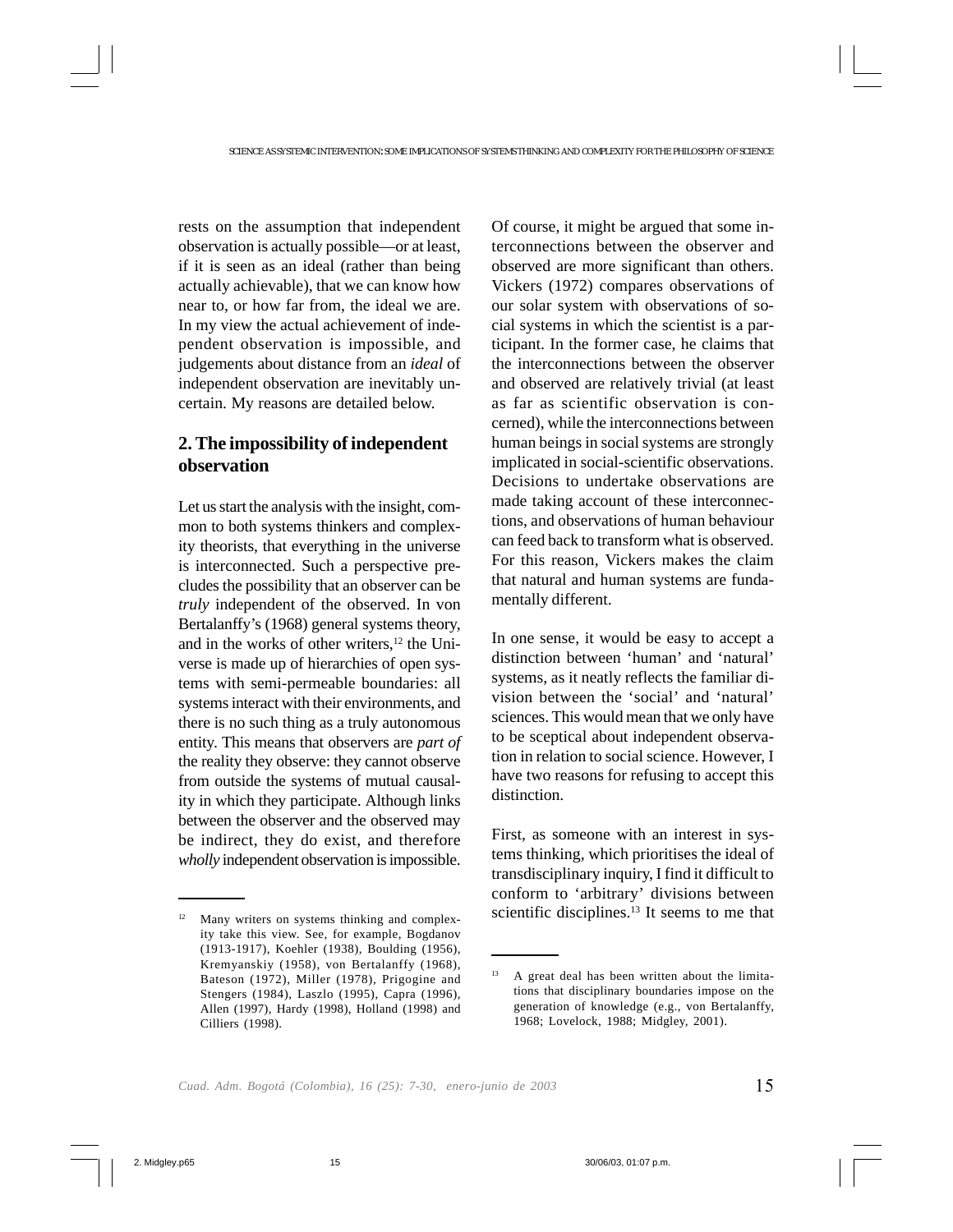human systems *can* legitimately be studied as natural phenomena: there is, for instance, a great deal of systems research that views families, organisations, communities and societies as 'living systems' (e.g., Miller, 1978).14 Conversely, natural systems can quite reasonably be studied as social constructs (see, for example, Darier, 1999). After all, if we are critical of naïve positivism, the most we can claim is to have access to our *knowledge* of natural systems, not the systems themselves.15

My second reason for refusing the distinction between 'natural' and 'social' systems is linked to this. There is strong evidence that observers *construct* observations of natural systems (as well as social ones) in ways that are not the same for all people.

This is an insight that has been surfaced in different ways across a range of scientific disciplines. For example, in physics, Einstein (1934) claims that our inability to know the world "as it really is" means that human "speculation" has to be an integral part of physics. Once proposed, this idea took root in physics through the development of quantum theory, which challenges the conventional separation of the observer from the observed by empirically demonstrating that the former cannot help but influence the latter (Bohr, 1963). Indeed, quantum theory proposes the existence of sub-atomic particles that are not directly observable at all, so these propositions must be based on something in addition to empirical evidence—metaphysics (the non-empirical realm of ideas). Thus, the scientific orthodoxy identified by Einstein (1934) that "the belief in an external world independent of the perceiving subject is the basis of all natural science" was thrown into doubt. The worlds of physical and metaphysical reality came to be seen as inseparable (Prigogine, 1989).

Similar ideas have been explored in biology too. Like the quantum theorists, Northrop (1967) focuses on the inevitability of metaphysics. If biological theories are about the identification of patterns in empirical data, then an understanding of metaphysics reveals that human beings, in *looking* for patterns, must employ ideas that have their origins outside the empirical data itself. Likewise, in psychology there have been theorists who have stood out against the philosophy of independent observation (e.g., Kelly, 1955; Weimer, 1979; Hollway, 1989), as there have been in sociology (e.g., Brown, 1977), systems thinking (e.g., Maturana, 1988a,b; de Zeeuw, 1992; Alrøe, 2000) and complexity science (e.g., Fitzgerald, 1999).

Inevitably, this lightening review of a variety of fields of study has ignored the differences between the opinions of the cited authors. Rather, I have focused on what they have in

<sup>14</sup> There are also writers who are critical of this work (e.g., Merkel and Searight, 1992; Pam, 1993). However, we need not fall into the trap of saying that this is the *only* valid way of viewing social systems. If we welcome a 'living systems' approach as one amongst a plurality of useful ways of thinking, we can gain insights from it without necessarily succumbing to its limitations (Rosenblatt, 1994).

<sup>&</sup>lt;sup>15</sup> Saying that both approaches are reasonable might appear contradictory, but I believe they can be reconciled through a new, pluralistic approach to systems philosophy. However, this is beyond the scope of the current paper (see Midgley, 2000, for details).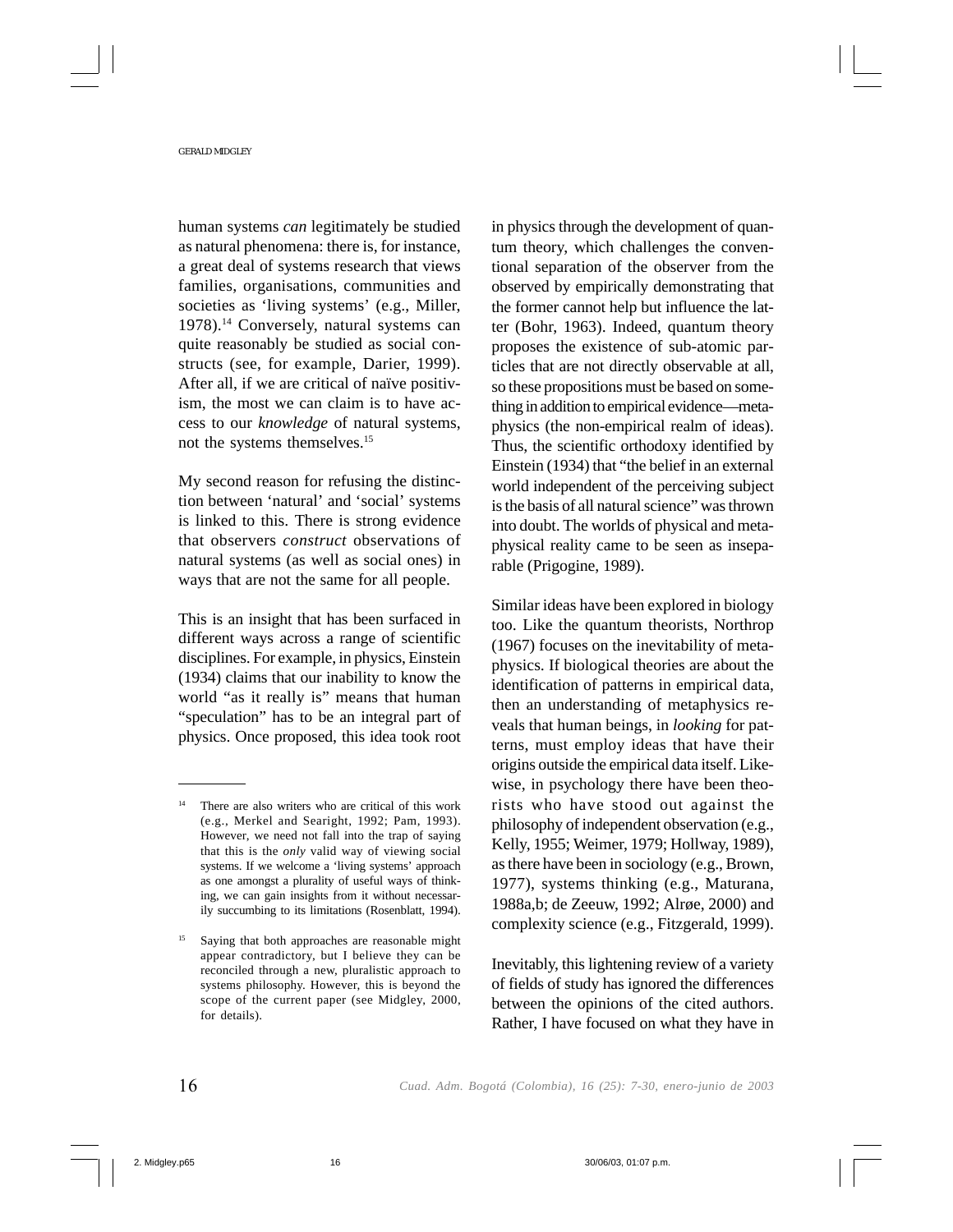common: a critical attitude to the idea that it is possible to have genuinely independent observation. The substance of the critique of independent observation is that people bring different knowledge resources to observations, so there can never be any guarantee that they will see things in the same ways.

Of course, it could be argued (following Popper, 1959) that independent observation is an *ideal*, not something that is actually achievable. However, aiming towards an ideal suggests that, given two observations, we can reliably judge which is closer to the ideal. But even this is uncertain. If Popper is right to say that we should never take objectivity for granted because future work by people in the scientific community could reveal something that suggests the intrusion of subjectivity, then the distance between any *actual* observation and the ideal of *independent* observation cannot, in principle, be determined. Something that appears, on one day, to be as close as we can get to an independent observation might be seen, the next day, as very distant from it. All we have, then, are temporary judgements about independent observation by members of scientific communities, and these judgements could (in principle) be undermined at any time.

We are now left with the question, if *truly* independent observation is impossible, and the *ideal* of independent observation is problematic, where does this leave science? My argument, to be developed below, is that the construction of scientific observation should be regarded as *a* form, but by no means the only valid or useful form, of *intervention*.

### **3. Observation** *as* **intervention**

A key word in the above sentence is 'construction'. Scientific observation is not just *any* observation, but a moment in which the situation is constructed to facilitate observation under controlled conditions. There are two levels at which this kind of observation is dependent on the involvement of particular agents: first, in actually undertaking the observation; and second, at a 'higher' level, in establishing the goals and parameters of the observation. Below, I discuss each of these levels and then describe how Popper (1959, 1976) addresses them. While Popper *does* account for both forms of dependency on agents when discussing how to define 'objectivity', I nevertheless argue that his view that science should only be concerned with pursuing the ideal of truth, $16$  not exploring values, sits uncomfortably with his acceptance of this dependency. This then opens the door for us to recast observation as an aspect of intervention. Let us start, then, by looking at the two levels at which agents are implicated in constructing observations.

First, scientific observation is dependent on the involvement of particular agents because interpretation *is integral to the act of observation itself*. What the scientist is able to see will in part be determined by his or her expectations, which in turn will be coloured by

<sup>16</sup> Popper (1959) talks about an *ideal* of truth, not truth itself, because he follows Kant (1787) in arguing that we can only know our knowledge constructs, not reality itself. Nevertheless, he still believes that truth is something we ought to aim *towards*, even if we can never know for sure if or when we have attained it.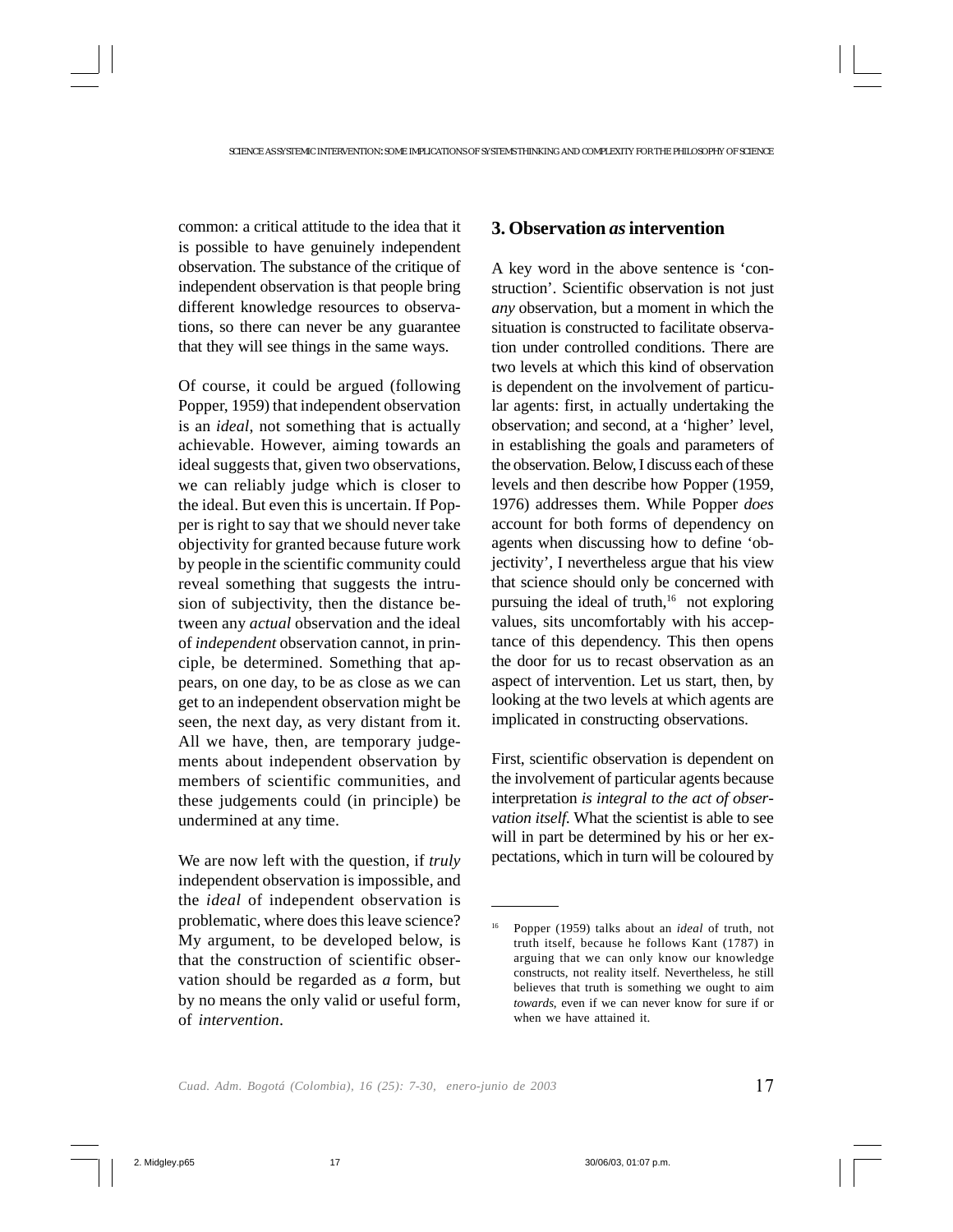the language s/he uses and the values flowing into the act of observation. To illustrate, in experiments in which people are asked to look into a tachistoscope (a machine that feeds one picture into one eye and another into the other), some interesting effects occur. If people are fed two faces, one upsidedown and the other the right way up, they invariably only see the one that is the right way up (Engel, 1956; Hastorf and Myro, 1959). In a similar experiment, Bagby (1957) took U.S. and Mexican citizens and fed them the same two images: one a North American landscape and the other a Mexican one. In almost every case, people only saw the one that was culturally familiar to them. This indicates that the brain, linked to its environment, is actively *constructing* the observation, not simply reflecting what enters the eye. Observation takes place using conceptual and emotional frameworks of *interpretation* (Maturana, 1988a,b; Maturana and Varela, 1992).

Second, at a 'higher' level, agents are also implicated in constructing observations when they set the goals and parameters for them—when they ask, what exactly should be observed? This is a moral question as much as a practical one, as scientists have *choices* about what to observe. There is a value judgement, whether consciously recognised or not, involved in every decision to study one thing rather than another (e.g., Churchman, 1979; Ulrich, 1983; Alrøe, 2000; Midgley, 2000; Romm, 2001).

Popper's (1959) answer to the first of the above issues, that interpretation is integral to observation, is to stress the importance of the scientific community in determining what counts as objective. Basically, the more people who scrutinise the findings of scientists, the more likely it is that idiosyncratic interpretations will be identified. However, it is worth pointing out that a consensus among scientists is *not* the same thing as true objectivity because even a consensus in a professional community can be the product of cultural construction (Foucault, 1980)—so objectivity remains an ideal, not something that we can know we have achieved. Popper's answer to the second issue, that value judgements are involved in setting the goals and parameters of observations, is simply to accept that this is the case. Indeed, the positivist idea that science can be totally value-free has been largely discredited (Resnik, 1998; ESRC Global Environmental Change Programme, 1999). Nevertheless, he still argues that scientists should focus on pursuing the ideal of truth, leaving explorations of values to others (Popper, 1966). As he sees it, democracy itself is dependent on keeping a strict separation between matters of fact and value: if science comes under the influence of ideology then the pursuit of truth may be severely compromised. Popper argues that, in a society in which science is constrained in this way, informed democratic decisionmaking is impossible.

However, from a systems point of view (e.g., Ulrich, 1983)—and also from a critical theory viewpoint (e.g., Habermas, 1972, 1984a,b)—this strong separation of moral decision making from the act of observation cannot be sustained. Because the two interact, in principle they should both be available for critical analysis. I suggest that, if we acknowledge that agents are involved in interpreting observations, and we accept that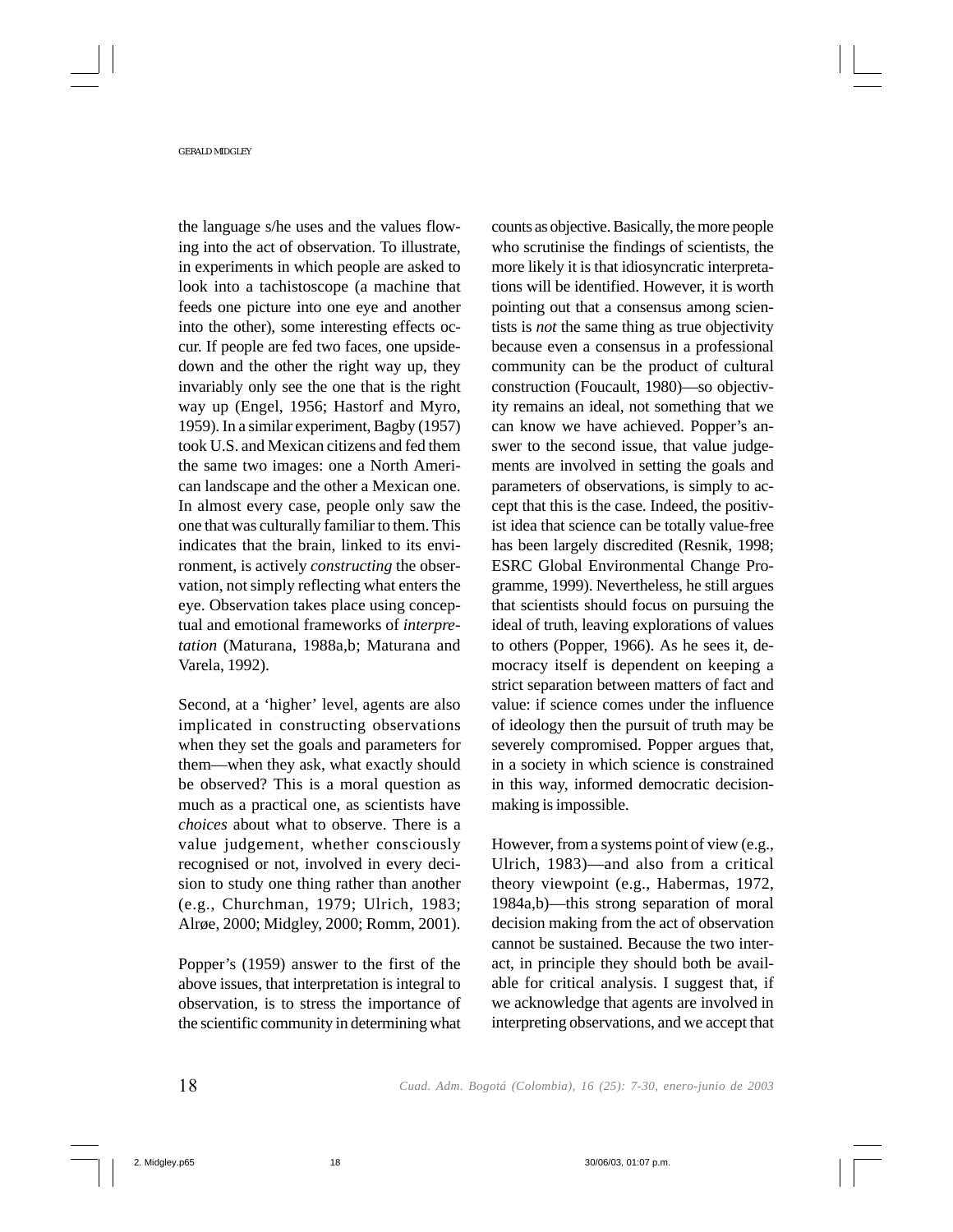value judgements guide what is investigated, we cannot legitimately follow Popper's prescriptive path which places the exploration of values outside the remit of science.17

Of course, in practical situations, boundaries have to be drawn around the inquiry process, but it seems to me that there can be no *general* case for excluding value judgements from inquiry—only local cases for *momentary* exclusions while observations are being undertaken. In other words, moral inquiry can be suspended temporarily while an act of observation is carried out, simply because the agent cannot do two things at once, and it can be resumed once again in the light of the observation and previous moral inquiries.18

So, in many different ways we have seen that agents are implicated in constructing observations: through their direct and indirect interactions with the observed; through their interpretations of sense data; through their selection of concepts to guide observation; and by making value judgements about what to observe. It should be clear from this that observation, as a purposeful act, can only be isolated from its context by artificially ignoring what flows into it and the consequences it gives rise to. In my view, it is hard to justify placing this artificial boundary around it—especially as the choice of what to observe and how to observe it has unavoidable moral consequences for action (which may sometimes be anticipated and sometimes not).

Given this state of affairs, I argue that it is more appropriate to *take account* of the construction of observation than to turn one's back on it. Once the moral, subjective, linguistic and other influences on observation are opened to critical reflection, *scientific observation has to be seen as a form of intervention*: observation is undertaken *purposefully*, by an *agent*, to *create change* in the knowledge and/or practice of a community of people. It is this purposeful action of an agent that is the defining feature of intervention.

Of course, methods of scientific observation provide a set of techniques for intervention that can be seen to have significant uses *and* limitations. These methods have been given pride of place in the last three hundred years of Western intellectual history, largely because of the focus of philosophers of science on maintaining the shibboleth of independent observation and

<sup>17</sup> Towards the end of this paper I will argue that, far from opening science to political domination, this exploration of values *protects* us from ideological dogmatism.

<sup>18</sup> One possible argument against this is that there is a difference between 'pure' and 'applied' science. Some might say that those conducting applied science should indeed undertake moral inquiry, but pure science is curiosity-driven; its ethical implications are generally unknown or uncertain; and it less obviously involves intervention. My answer to this is that even pure science involves intervention in the sense that it is designed to produce knowledge that will make a difference in scientific debates. There may be similarities and differences between the ethical issues impacting on pure and applied scientific projects, but in choosing to undertake a particular piece of pure, curiosity-driven research, the scientist is still making a value judgement that this is the right thing to do. S/he could, for instance, have taken on some other research project. This kind of judgement is therefore just as amenable to moral inquiry as that made by the applied scientist—it just means acknowledging that factors other than curiosity can and should be considered in forming pure research agendas.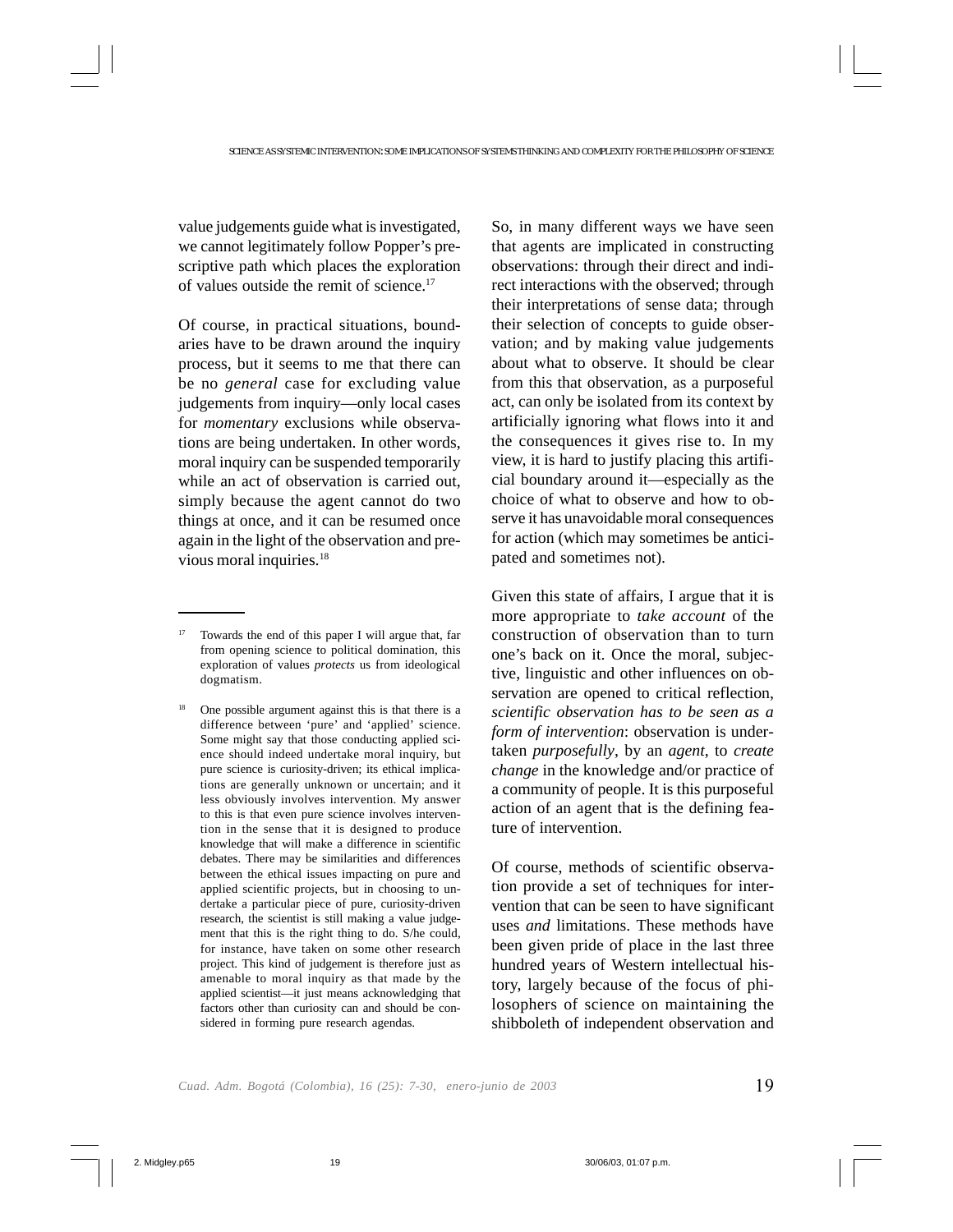thereby denigrating methods of intervention. As I believe that I have demonstrated that scientific observation should also be viewed as a form of intervention, I argue that scientists should welcome a whole host of other methods that are more self-consciously concerned with action for change. Of course, there are many communities of writers, including several with an interest in systems thinking and complexity, which have been developing methodologies and methods for intervention despite the disinterest, or even disapproval, of the scientific establishment. It is mainly to this work that I refer in other writings (e.g., Midgley, 2000) that stress the value of methodological pluralism: the use of a wide variety of intervention methods to pursue a correspondingly wide variety of purposes.

### **3.1** *Systemic intervention*

I have defined intervention in terms of purposeful action by an agent to create change, and have argued that scientific methods can be used as part of intervention practice. However, this still does not deal with all of the issues thrown up by systems thinking and complexity science. If we were to conceive of intervention as flawlessly pre-planned change based on accurate predictions of the consequences of action, we would be assuming the mechanistic vision of the Universe that systems thinking and complexity science seek to challenge. Mechanism is the view that everything can be observed and described as if it is a machine—a predictable, functional, inherently understandable object (Pepper, 1942). According to this view, all the things in the world (including human beings, organisations and societies) are like clockwork toys. If we can figure out how they work, then we will be able to change them according to our will, within the limits of the natural laws to which they conform. As systems thinking and complexity science both fundamentally undermine this mechanistic world-view by highlighting issues of uncertainty and non-linear interaction (see Flood and Carson, 1993, for an introduction), there is a need to further clarify our understanding of 'intervention' to avoid the pernicious interpretation of it mentioned above. I therefore wish to propose that we should think in terms of *systemic* intervention. The following account is heavily abbreviated, and more information can be found in Midgley (2000).

I argue that the *boundary* concept lies at the heart of systems thinking (and Cilliers, 1998, makes a similar claim in relation to complexity science). Because of the fact that everything in the universe is directly or indirectly connected with everything else, where the boundaries are placed in any analysis becomes crucial. The 'cut-off point' for analysis will make some things visible and others invisible. Systems thinkers pursue the ideal of comprehensiveness, but know that this is unattainable. However, reflection on the boundaries of knowledge at least enables us to consider options for inclusion, exclusion and marginalisation. It also reminds us that all understandings are incomplete: there is a need for humility and openness to the perspectives of others (Churchman, 1979).

If intervention is purposeful action by an agent to create change, then *systemic* intervention is purposeful action by an agent to create change *in relation to reflection on*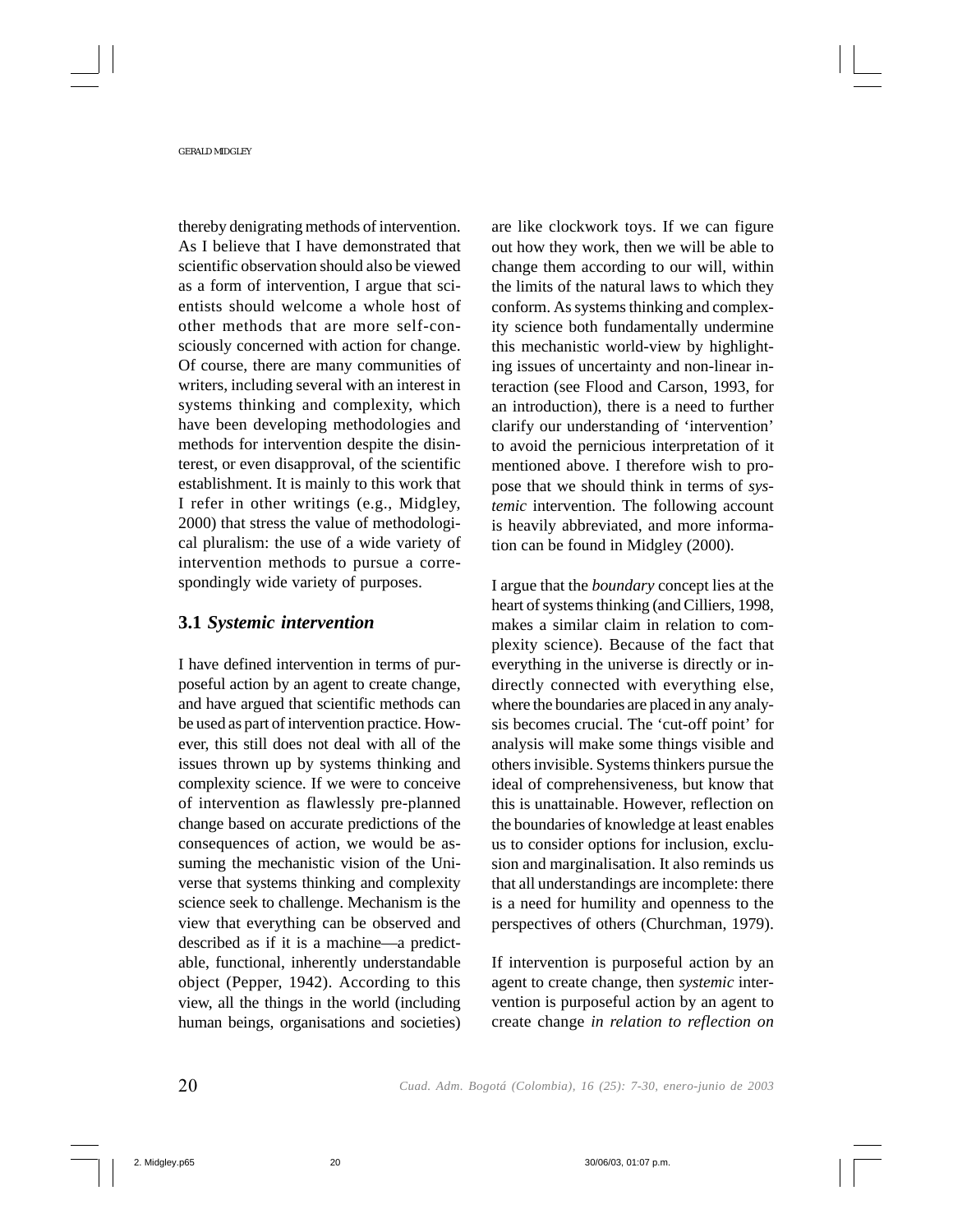*boundaries*. This statement embodies the core concern of the methodology of systemic intervention that I will be introducing over the coming pages.

# **3.1.1** *Towards a methodology for systemic intervention*

At the bare minimum, I suggest that an adequate methodology for systemic intervention should be explicit about three things: boundary critique; theoretical and methodological pluralism; and action for improvement. These are discussed below.

### *Boundary critique*

There is a need for agents to reflect critically upon, and make choices between, boundaries (as mentioned at the end of the previous section). Boundaries define both *what issues* are to be included, excluded or marginalised in analyses, and *who* is to be consulted or involved (the two are obviously linked, as different agents will have different concerns). Because of the 'who' question, issues of power and participation are unavoidable in systemic intervention (Churchman, 1979; Ulrich, 1983; Brown, 1996; Midgley, 1997a, 2000; Vega-Romero, 1999).

An important aspect of my understanding of boundaries is that boundary judgements are intimately linked with *value* judgements (Churchman, 1979; Ulrich, 1983): the values adopted in any intervention will direct the drawing of boundaries that define the knowledge accepted as pertinent. Similarly, the inevitable process of drawing boundaries constrains the ethical stance taken and the values pursued. Making decisions about boundaries is therefore an *ethical* business. It is also important to note that, regardless of how detailed the process of critical reflection on values and boundaries actually is, there may still be surprises as things excluded from view interact with whatever is the focus of attention. While boundary critique cannot altogether eliminate surprises, it can help minimise them. Also, because things change over time, boundary judgements need to be regularly reviewed as part of a *learning process* (Ulrich, 1983; Brown and Packham, 1999).<sup>19</sup>

Of course, it is only possible for agents to make boundary judgements through the use of (implicit or explicit) theories and methods, and reflection leading to the making of boundary judgements is an *activity* (it is intervention to shape the agent's understanding, which may in turn influence future action). Critical reflection upon boundary judgements is vital because it is only by way of boundary critique that the ethical consequences of different possible actions (and the ways of seeing they are based upon) can be subject to analysis.<sup>20</sup>

<sup>&</sup>lt;sup>19</sup> There is a substantial body of literature on the theory, methodology and practice of boundary critique: e.g., Churchman (1970, 1979); Ulrich (1983, 1994, 1996); Midgley (1992, 1994, 1997b, 2000); Midgley *et al* (1998); Brown and Packham (1999); Vega-Romero (1999); Cordoba *et al* (2000); and Yolles (2001).

This exposition of boundary critique has left out, or made only passing reference to, a number of important issues. These include the extension of the concept of boundary judgement to encompass concerns about how things *ought* to be; the importance of wide-spread stakeholder participation in systemic intervention; and the need for agents to deal with the marginalisation of particular is-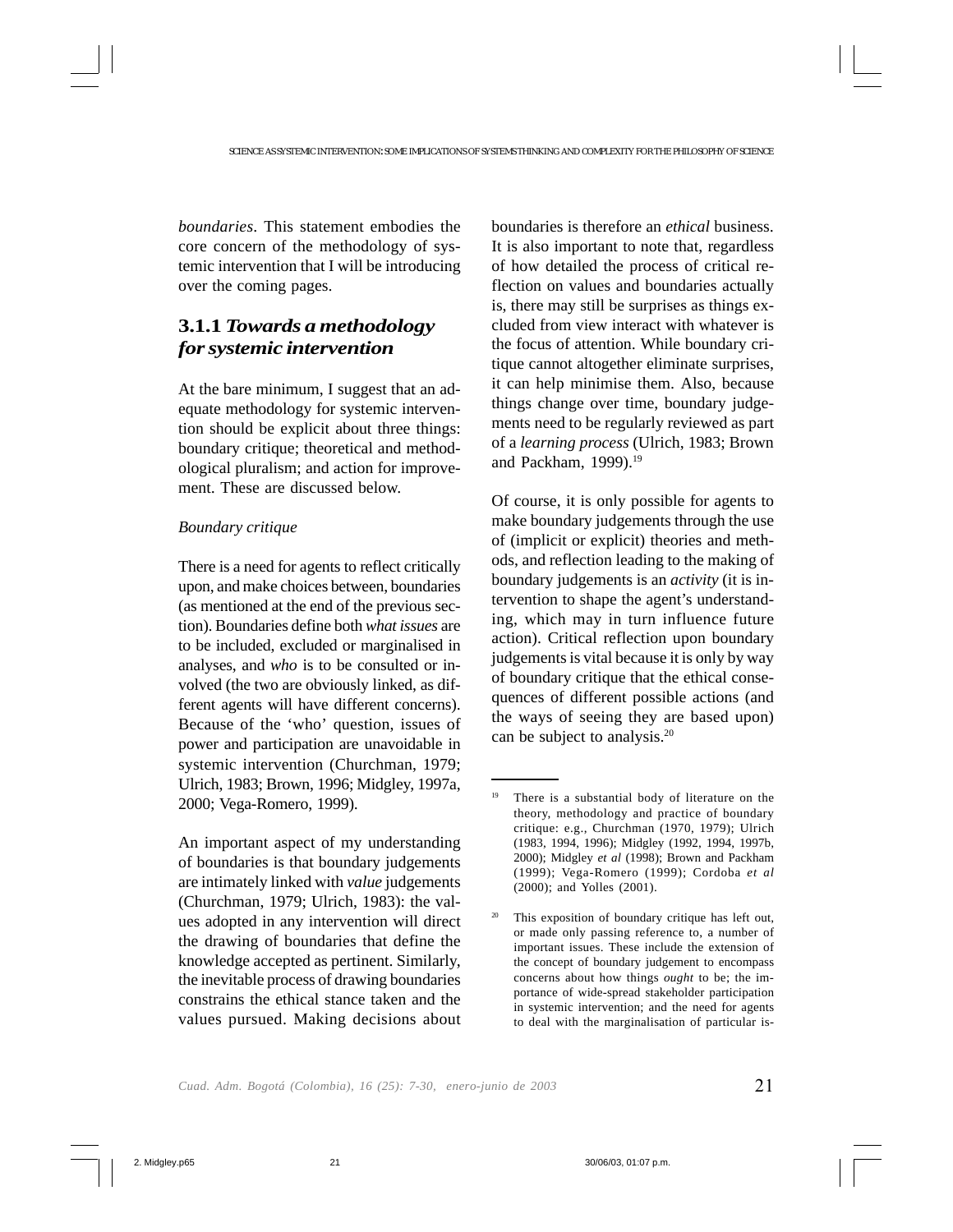### *Theoretical and methodological pluralism*

The second aspect of a methodology for systemic intervention that should be made explicit is the need for agents to make choices between theories and methods to guide action, which requires a focus on *theoretical and methodological pluralism*. These two forms of pluralism have meaning in terms of the focus on boundary judgements mentioned above: if understandings can be bounded in many different ways, then each of these boundaries may suggest the use of a different theory (and conversely, each theory implies particular boundary judgements). *Methodological* pluralism then also becomes meaningful because methods and methodologies embody different theoretical assumptions: choices between boundaries and theories suggest which methods might be most appropriate (and conversely, choices between methods imply particular theoretical and boundary judgements).

Choice between theories and methods is also a form of action, in the same way as reflection on, and choice between, boundary judgements can be seen as action: it is intervention in the present to shape a strategy for future intervention.<sup>21</sup>

sues and stakeholders within social contexts. These are dealt with in Ulrich (1983), Midgley *et al* (1998) and Midgley (2000).

### *Action for improvement*

Finally, an adequate methodology for systemic intervention should be explicit about taking *action for improvement*—action for the better, which cannot, of course, be defined in an absolutely objective manner. 'Improvement' needs to be understood temporarily and locally: as different agents may use different boundary judgements, what looks like an improvement through one pair of eyes may look like the very opposite through another (Churchman, 1970).<sup>22</sup> Also, even if there is widespread agreement between all those directly affected by an intervention that it constitutes an improvement, this agreement may not stretch to future generations. The temporary nature of all improvements makes the concept of *sustainable* improvement particularly important: while even sustainable improvements cannot last forever, gearing improvement to long-term stability is essential if future generations are to be accounted for. We can say that an *improvement* has been made when a desired consequence has been

Many issues have been left unexplored by this short exposition, including paradigm incommensurability, standards for choice between theories, theoretical coherence/incoherence, how to develop the methodological knowledge base of agents, etc. All these issues are covered in Midgley (2000).

<sup>22</sup> An example is logging a stretch of rain forest, which may bring about an improvement in the eyes of the logging company's employees and those who consume the wood that is generated, but may be considered as damaging by tribal people who are displaced from their ancestral lands, and by conservationists concerned with the preservation of species diversity. As Churchman (1970) says, every improvement assumes boundaries defining what consequences of intervention are to be taken into account, and what are to be ignored or regarded as peripheral. In the above example, the logging will only be viewed as bringing about an improvement if the displacement of tribal people and the reduction of species diversity are excluded from the boundaries of analysis. Clearly, *what* is included in the boundaries of analysis and *who* conducts this analysis are both vital issues in defining improvement.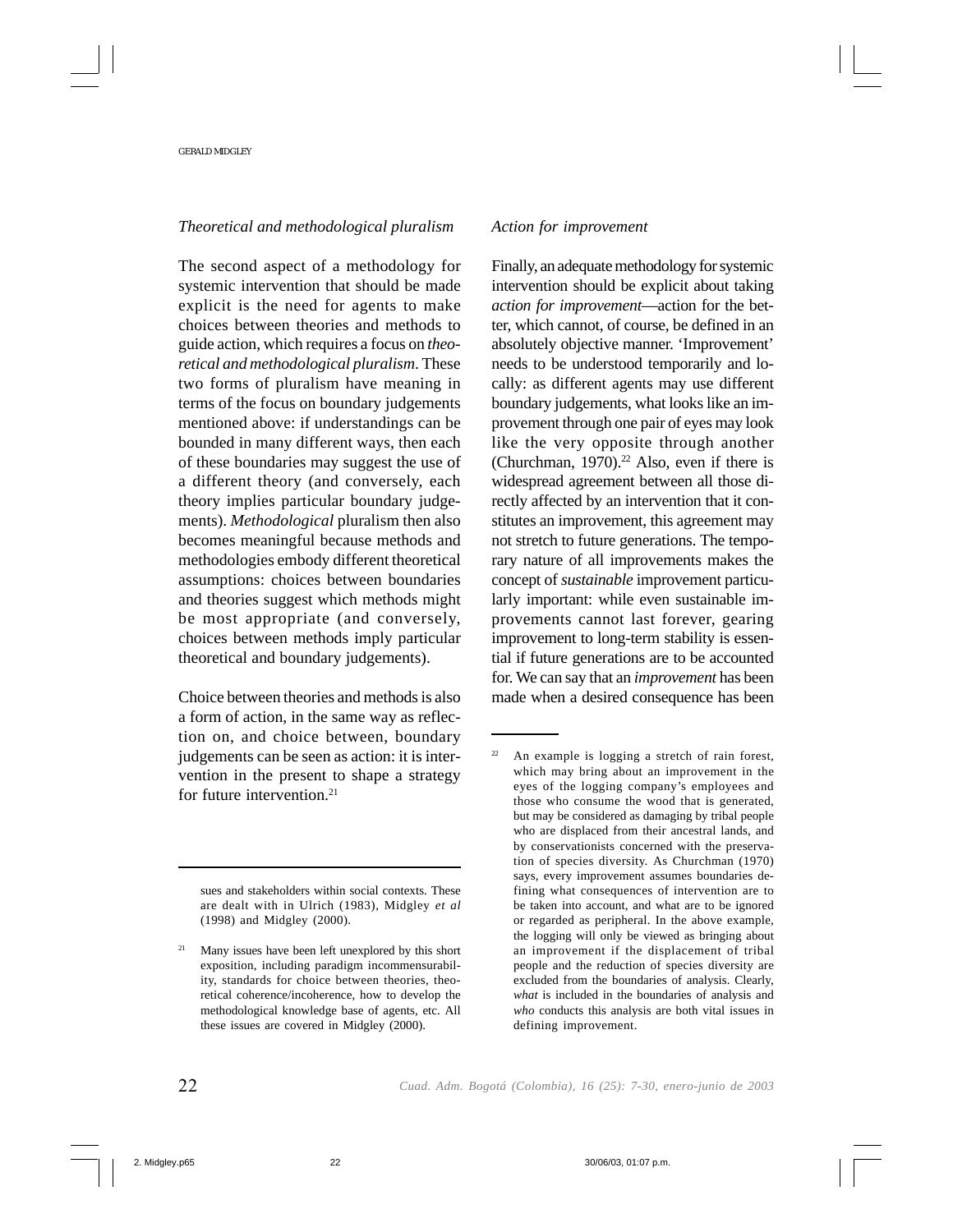realised through intervention. In contrast, a *sustainable* improvement has been achieved when this seems like it will last into the indefinite future without the appearance of undesired consequences (or a redefinition of the original consequences as undesirable). Of course, whether an improvement is sustainable or not is a matter of judgement (and judgements are inevitably temporary and local, even if they are widely accepted): the limitations of human understanding mean that what may appear to be sustainable at one moment may seem less so at the next. Therefore, in aiming for sustainable improvement, agents involved in systemic intervention need to periodically review the criteria of sustainability that they are using.

The notion of improvement is important because agents are restricted in the number of interventions they can undertake, and must therefore make decisions about what they should and should not do. The extent to which various interventions look like they may or may not bring about improvements, or may bring about improvements that have greater or lesser priority, is a useful criterion for making these decisions.

Of course, I should say why I have used the term 'improvement' rather than, say, the creation of beauty, pleasure, knowledge, understanding, emancipation or spiritual enlightenment. The answer is that, if we value any of these things, the creation of these *represents* an improvement. The term 'improvement' is therefore general enough to have meaning in relation to almost any value system: it simply indicates the purposeful action of an agent to create a change for the better. In the case of 'pure' science, this may simply be a change in our knowledge base and/or understanding of the world.<sup>23</sup>

### *Interrelating the three activities*

These three activities—reflecting on value and boundary judgements; making choices concerning theory and method; and taking action for improvement—are clearly inseparable. Doing one always implies doing the other two as well, although the focus of attention may shift from one to another aspect of this trinity so that none remain implicit and thereby escape critical analysis. The separation between the three is therefore analytical rather than factual: it ensures a proper consideration of a minimum set of three 'angles' on possible paths for intervention. Making all of them a specific focus of a methodology for systemic intervention guides the reflections of the agent, ensuring that boundaries, values,

 $23$  It should be noted that there is a counter-argument to this. According to Rorty (1989), using a term like improvement (or truth, legitimacy, ontology, morality, etc.) suggests a belief in absolute facts or values. Rorty believes that such words are tainted. To talk of improvement is to talk about the attainment of a state that *everybody* would agree is better. Rorty has launched a fierce critique of the apparent certainties of modernity. He offers a powerful argument, but why *abandon* words like truth, morality and improvement? If we are prepared to be critical about the business of making boundary judgements, there is no need to assume that understandings of improvement are universal. To abandon words like truth, morality and improvement is to risk slipping into negativity and inaction. To tear away the modernist certainties surrounding their use and clothe them with an awareness of the frailty of human understanding is to preserve the possibility of positive action while facing the complexities of this head on.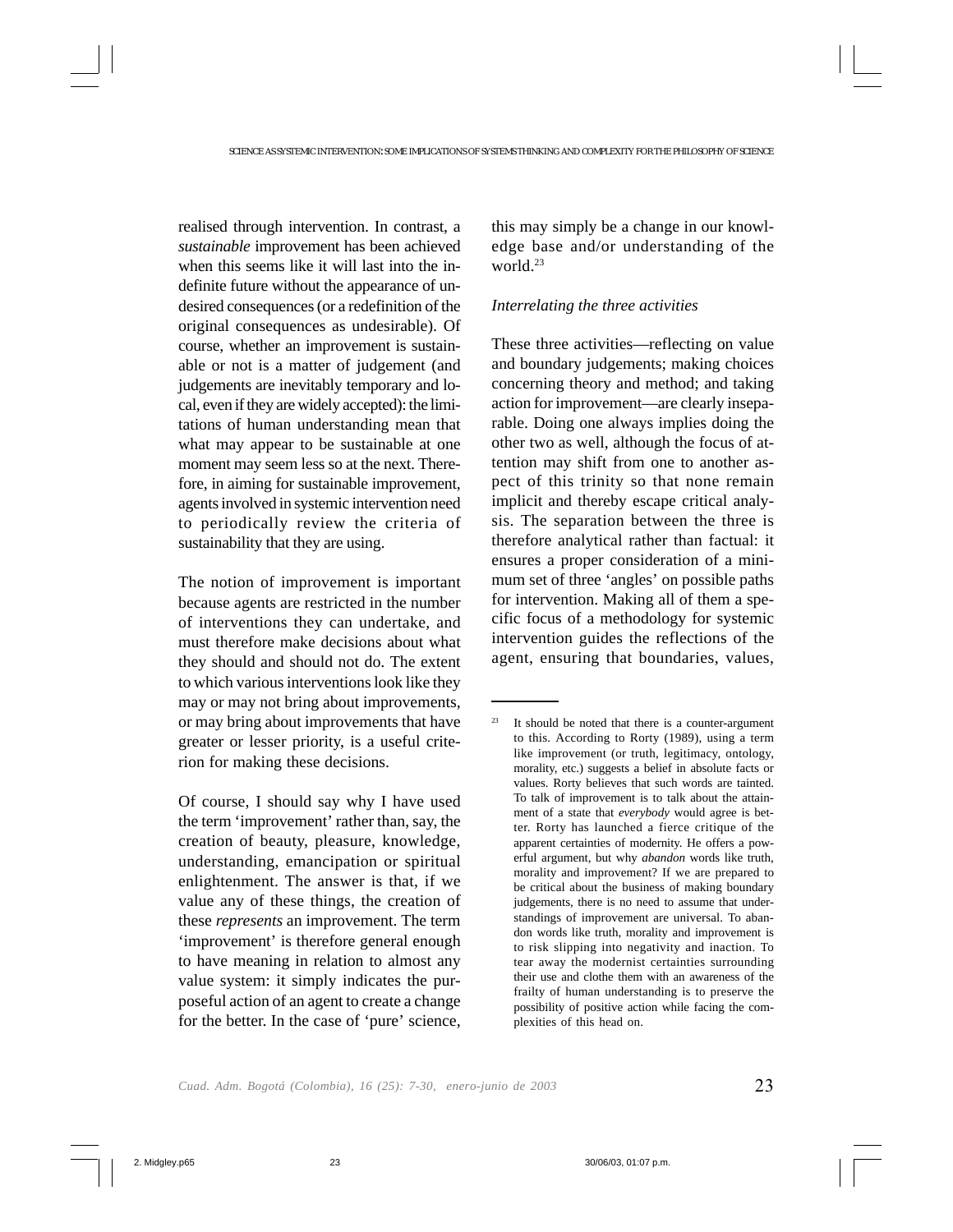theories, methods, and action for improvement all receive explicit consideration. The three activities, diagrammed in relation to one another, are presented in Figure 1. *Critique* specifically means boundary critique (reflection on, and choice between, boundaries and associated values); *judgement* means judgement about which theories and methods might be most appropriate; and *action* means the implementation of methods to create improvement (however this is to be understood by different actors in the local context).



### **4. Implications for society**

Having presented the methodology of systemic intervention, which can encompass methods of observation used in the service of knowledge generation, I will end the main body of the paper with some brief reflections on its implications for society.

Earlier, I mentioned Popper's (1966) argument that science needs to be protected from the imposition of political ideology: he advocates granting freedom to scientists to pursue the cumulative development of knowledge, aiming towards an ideal of truth. His claim is that we must preserve the 'open society': a democratic society based on rational inquiry that is capable of using science to eliminate primitive superstition. According to Popper, there are forms of ideology (such as Marxist 'historicism'24) which threaten the open society by enforcing rules concerning what it is and is not legitimate to explore. These forms of ideology are therefore to be resisted, and the ideal of truth is to be preserved as the focus of science.

There are many assumptions in this argument that have been thoroughly debated in the last 25 years. These include the strong distinction between 'modern' and 'pre-modern' societies (Latour, 1991); the cumulative development of knowledge (Kuhn, 1970); the value of the ideal of truth (Rorty, 1989); the nature of 'rationality' (Foucault, 1980); and the necessity of questioning tradition (MacIntyre, 1985). However, for the purposes of this paper, I wish to focus on the strong division in Popper's worldview between the pursuit of truth and the exploration of values. Contrary to Popper, I argue that marginalising the exploration of values makes science *more* prone to ideological manipulation, not less so.

The crux of my argument is that, if we allow the value judgements that inevitably flow into decisions on what to research to be

<sup>24</sup> Historicism, according to Popper (1966), is the belief that the course of history is predetermined (e.g., by structural economic forces). This kind of belief informs people's actions in the world, bringing them nearer to the 'inevitable' future. Historicism therefore involves a self-fulfilling prophesy.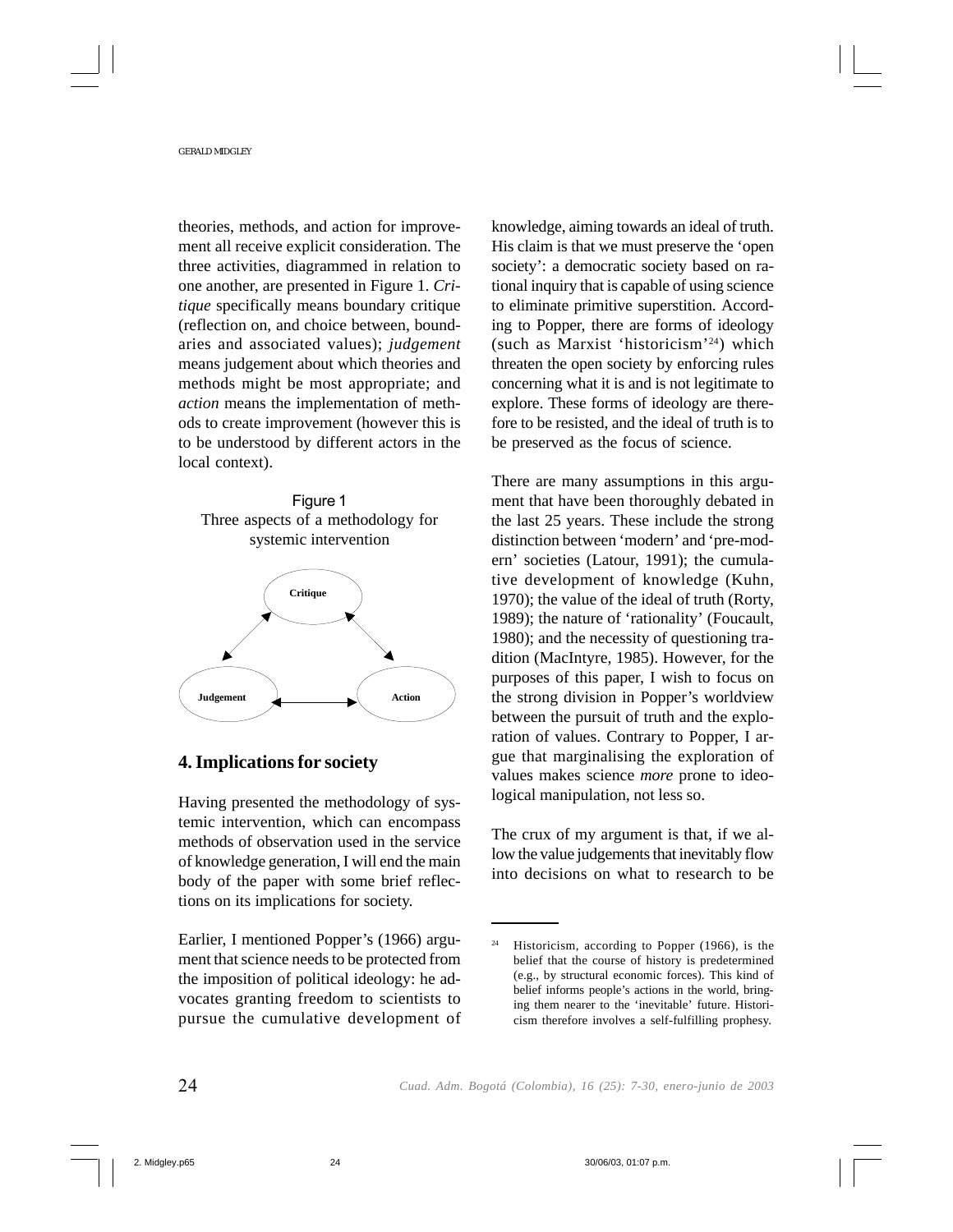shaped by whatever macro-social and economic forces exist in society, without critical reflection, then we give up one of the key means that we have of protecting ourselves against totalising ideologies.<sup>25</sup>

Of course, Popper was writing at a time of 'grand' ideological debates. The first edition of *The Open Society and its Enemies* was published in 1945 when fascism had just been overthrown in Western Europe; capitalism was seen as either the saviour or the enemy of the 'free' world (depending on your point of view); and Marxism was on the rise. It could be argued that, as we enter the Twenty-First Century, we have no more need for protection against totalising ideologies, and therefore this debate about science and values is simply redundant. I strongly resist such a view, for two reasons. First, it would be a very short sighted view of history to think that, just because we have seen the end of the Twentieth Century confrontation between capitalism and socialism, this spells the final demise for all totalising ideologies. Second, as forces of globalisation proliferate, and we experience economic forces that are beyond the control of individual nation states, it could be argued that we are *more* at risk of being subsumed by a totalising ideology than ever before. It's no longer Marxist historicism that pulls us towards an 'inevitable' future, but the discourse of global market forces (Robertson, 1998) and a culture pivoted around individual consumer choice (Gare, 1996).

The idea of bringing explorations of values alongside observational methods, as suggested by the methodology of systemic intervention presented in this paper, could support scientists and other citizens in working participatively to reveal more of what flows into the making of truth judgements. This kind of exploration enables us to ask new and different questions about what forms of intervention we should pursue, including what should be the focus of observational research. Also, because this is a methodology that is explicit about the need for reflection on value and boundary judgements on an *on-going* basis, it encourages resistance to totalising ideologies which require a continual reference back to a single 'truth'—a single uncritically-accepted boundary and associated value judgement.

## **Conclusion**

In this paper I have chosen to side-step the usual starting points for debate about complexity and the philosophy of science which tend to assume that science is primarily about observation. Instead, I opened my argument by exploring the concept of *intervention*, and defined intervention as purposeful action by an agent to create change. I then contrasted this with the concept of observation. While some authors suggest that intervention and observation are opposites, I have argued that observation (as undertaken in science) should be viewed as just one type of intervention. We should

 $25$  This is similar (but not identical) to the arguments of some critical and systems theorists in the second half of the 20<sup>th</sup> Century (see, for example, Habermas, 1971, 1972, 1984a,b; Foucault, 1980, 1984; Ulrich, 1983; Fay, 1987; Jackson, 1991; Oliga, 1996 and Gregory, 2000). As I see it, there is considerable scope for dialogue between critical theorists, systems thinkers and philosophers of science.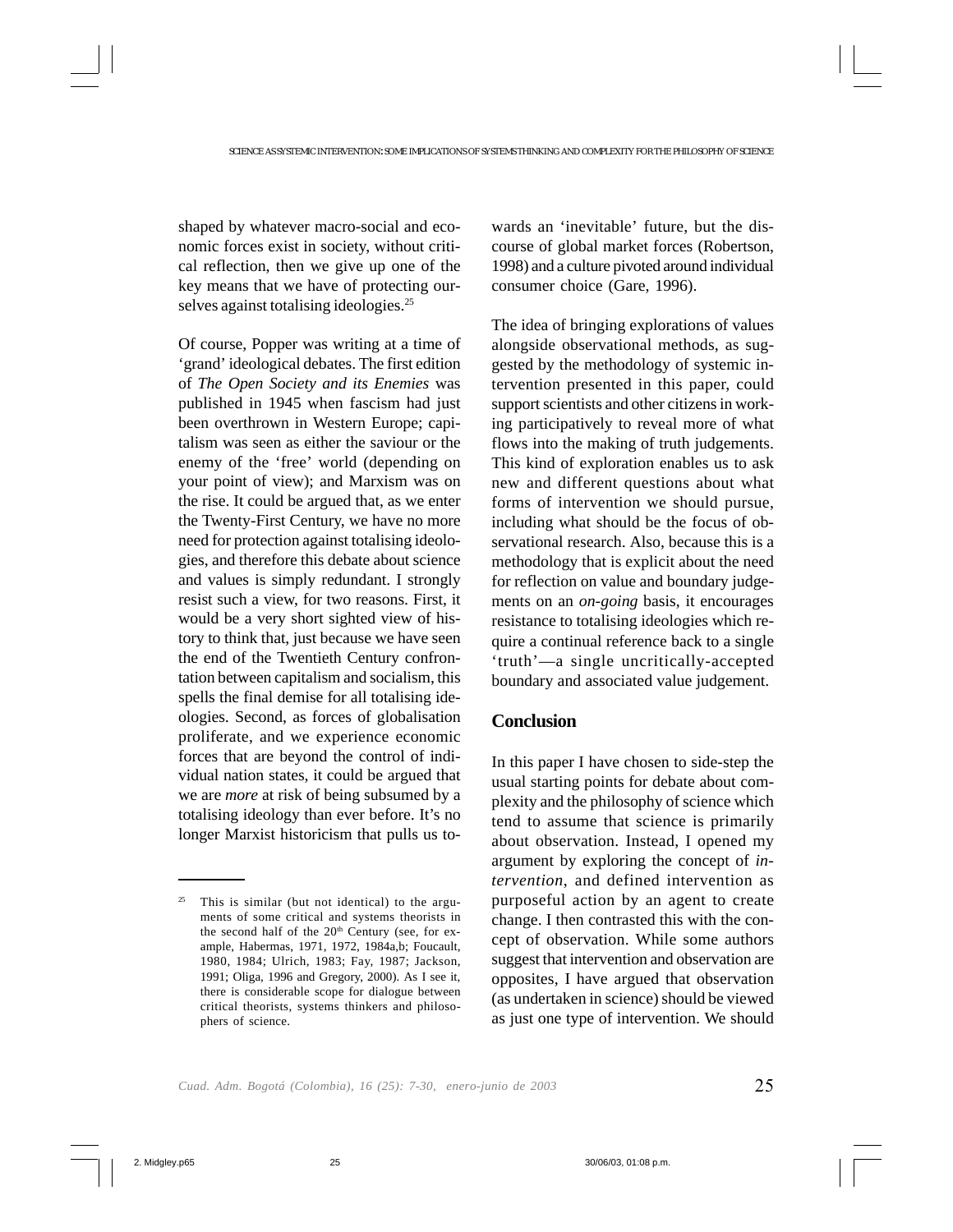therefore welcome scientific techniques of observation into a pluralistic armoury of intervention methods, alongside methods for exploring values, reflecting on subjective understandings, planning future activities, etc.

Having redefined scientific observation as intervention, I then returned to systems thinking and complexity ideas to advocate a methodology of *systemic* intervention. This focuses attention on the need for boundary critique (reflection on, and choice between, boundaries and associated values); judgement (concerning appropriate theories and methods); and action for improvement (defined temporarily and locally).

Finally, I ended with a brief discussion of the implications of this methodology for society. In particular, I emphasised its value in terms of resisting totalising ideologies. It also encourages a critical and participative attitude to intervention—including forms of intervention that incorporate the traditional observational methods of science.

# **Bibliographical References**

- Allen, P.M. (1997). *Cities and Regions as Self-Organizing Systems: Models of Complexity*. Gordon and Breach, Amsterdam.
- Alrøe, H.F., 2000. "Science as Systems Learning: Some Reflections on the Cognitive and Communicational Aspects of Science", in: *Cybernetics and Human Knowing*, v. 7, p. 57-78.
- Bagby, J. W., 1957. "A Cross-Cultural Study of Perceptual Predominance in Binocular Rivalry", in: *Journal of Abnormal and Social Psychology*, v. 54, p. 331-334.Bateson, G. (1972). *Steps to an Ecology of Mind*. Jason Aronson, Northvale NJ.
- Bertalanffy V., L., 1968. *General Systems Theory*. London, Penguin.
- Bohr, N., 1963. *Essays 1958/1962 on Atomic Physics and Human Knowledge*, London, Interscience Wiley and Sons.
- Boulding, K.E. (1956). General systems theory the skeleton of science. *Management Science*, 2, 197-208.
- Brown, M., 1996. "A framework for Assessing Participation", in: Flood, R.L.; Romm, N. R. A. (editors.). *Critical Systems Thinking: Current Research and Practice*, New York, Plenum.
- \_\_\_\_\_\_\_\_; Packham, R., 1999. "Organisational Learning, Critical Systems Thinking and Systemic Learning", in: *Research Memorandum*, Centre for Systems Studies, School of Management, University of Hull n. 20.
- \_\_\_\_\_\_\_\_; R.H., 1977. *A Poetic for Sociology: Toward a Logic of Discovery for the Human Sciences*. University of Chicago Press, Chicago.
- Capra, F., 1996. *The Web of Life: A New Synthesis of Mind and Matter*. Harper Collins, London.
- Casti, J. L.; Karlqvist, A. (editors.), 1996. *Boundaries And Barriers: On the Limits to Scientific Knowledge*, Reading (MA), Perseus Books.
- Churchman, C. W., 1970. "Operations Research as a Profession", in: *Management Science*, v. 17, p. B37-53.
	- \_\_\_\_\_\_\_\_, 1979. *The Systems Approach and Its Enemies,* New York, Basic Books.
- Cilliers, P., 1998. *Complexity and Post-modernism*, London, Routledge.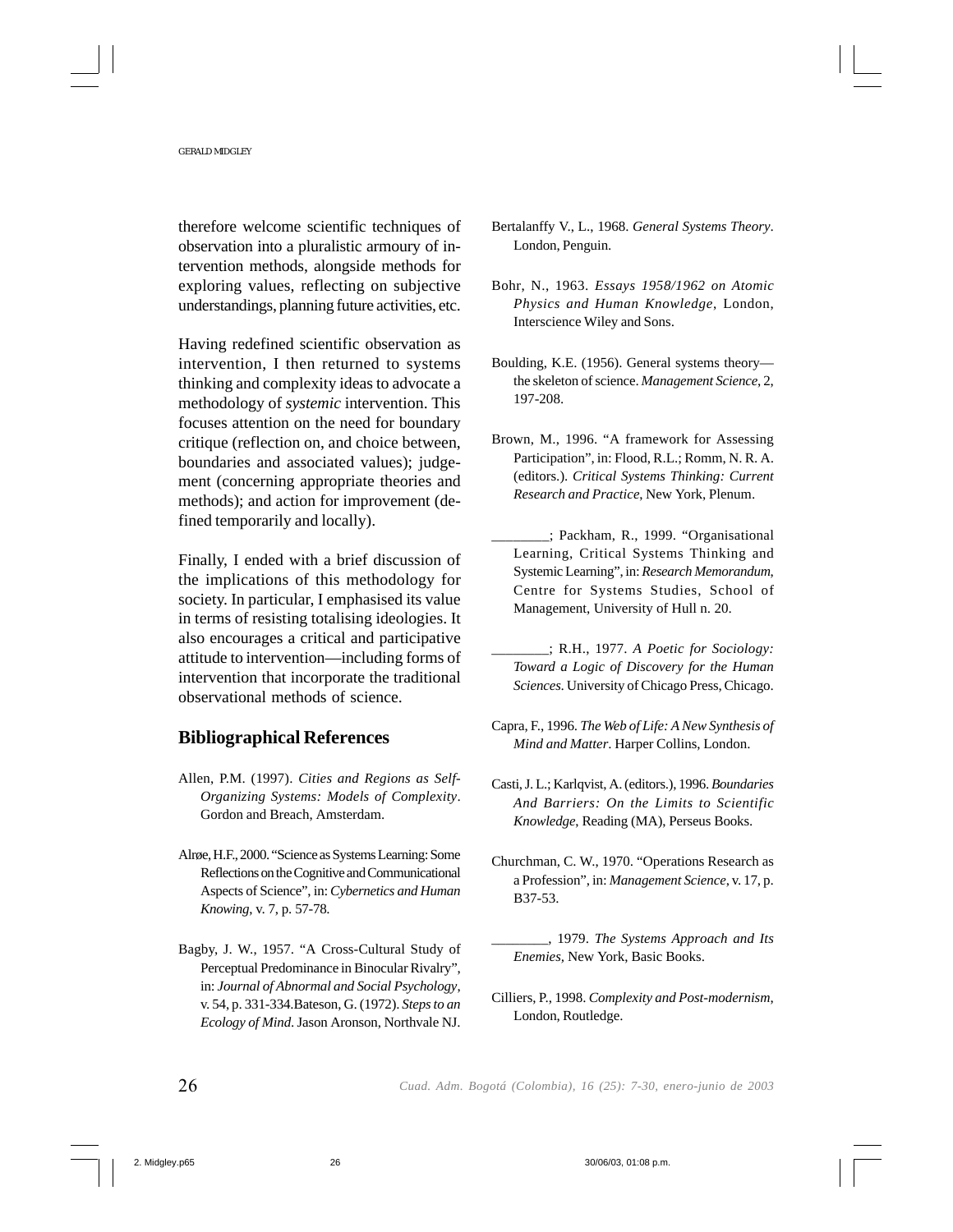- Córdoba, J.; Midgley, G.; Torres, D., 2000. "Rethinking Stakeholder Involvement: An Application of the Theories of Autopoiesis and Boundary Critique in IS Planning", in: Clarke, S.; Lehaney, B. (editors.), *Human-Centered Methods in Information Systems: Current Research and Practice*, Hershey, Idea Group.
- Darier, É. (editor.), 1999. *Discourses of the Environment*, Oxford, Blackwell.
- Delanty, G., 1997. *Social Science: Beyond Constructivism and Realism*, Buckingham, Open University Press.
- Dewey, J., 1946. *Problems of Men*, New York, Philosophical Library.
- Einstein, A., 1934. *The World as I See It*, New York, Covici Friede.
- Engel, E., 1956. "The Role of Content in Binocular Resolution", in: *American Journal of Psychology*, v. 69, p. 87-91.
- ESRC Global Environmental Change Programme, 1999. *The Politics of GM Food: Risk, Science and Public Trust*. Special Briefing #5. University of Sussex, Brighton.
- Fay, B., 1987. *Critical Social Science*, Cambridge, Polity Press.
- Fitzgerald, L. A., 1999. "Why There's Nothing Wrong with Systems Thinking a Little *Chaos* Won't Fix? A Critique of Modern Systems Theory and The Practice of Organizational Change It Informs", in: *Systemic Practice and Action Research*, v. 12, p. 229-235.
- Flood, R.L. and Carson, E.R., 1993. *Dealing with Complexity: An Introduction to the Theory and*

*Application of Systems Science*. 2nd Edition. Plenum, New York.

- Foucault, M., 1980. *Power/Knowledge: Selected Interviews and Other Writings, 1972-1977*, Brighton, Harvester Press.
- \_\_\_\_\_\_\_\_, 1984. "What is Enlightenment?", in: Rabinow, P. (editor.). *The Foucault Reader*, London, Penguin.
- Gare, A., 1996. *Nihilism Inc.: Environmental Destruction and the Metaphysics of Sustainability*, Como NSW, Eco-Logical Press.
- Gregory, W. J., 2000. "Transforming Self and Society: A 'Critical Appreciation' Model", in: *Systemic Practice and Action Research*, v. 13, p. 475-501.
- Habermas, J., 1971. *Toward a Rational Society*, Boston, Beacon Press.

\_\_\_\_\_\_\_\_, 1972. *Knowledge and Human Interests*, London, Heinemann.

- \_\_\_\_\_\_\_\_, 1984a. *The Theory of Communicative Action, Volume One: Reason and the Rationalisation of Society*, Cambridge, Polity Press.
- \_\_\_\_\_\_\_\_, 1984b. *The Theory of Communicative Action, Volume Two: The Critique of Functionalist Reason*, Cambridge, Polity Press.
- Hardy, C, 1998. *Networks of Meaning: A Bridge between Mind and Matter*. Praeger, Westport, CT.
- Hastorf, A. H.; Myro, G., 1959. "The Effect of Meaning on Binocular Rivalry", in: *American Journal of Psychology*, v. 72, p. 393-400.
- Holland, J.H.; 1998, *Emergence: From Chaos to Order*. Oxford University Press, Oxford.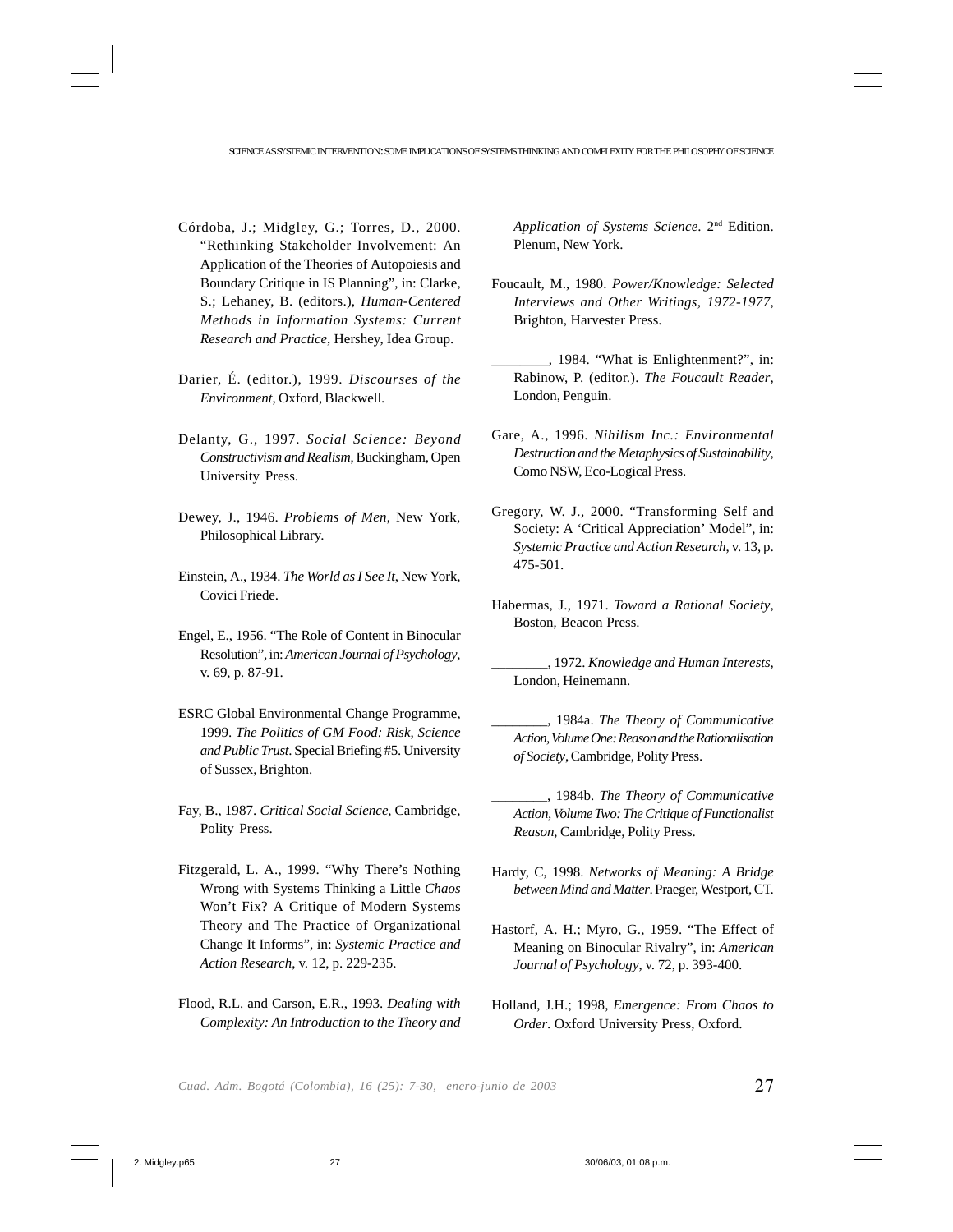- Hollway, W.; 1989. *Subjectivity and Method in Psychology: Gender, Meaning and Science*. Sage, London.
- Jackson, M.C., 1991. *Systems Methodology for the Management Sciences*, New York, Plenum.
- Kant, I., 1933 [1787]. *The Critique of Pure Reason*, Basingstoke, Macmillan.
- Kelly, G. A., 1955. *The Psychology of Personal Constructs. Volume One: A Theory of Personality*, New York, W.W. Norton.
- Koehler, W; 1938. *The Place of Values in the World of Fact*. Liveright, New York.
- Kremyanskiy, V.I.; 1958. Certain peculiarities of organisms as a "system" from the point of view of physics, cybernetics and biology. English translation, 1960. *General Systems*, 5, 221-230.
- Kuhn, T., 1970. *The Structure of Scientific Revolutions*, Chicago, University of Chicago Press.
- Laszlo, E.; 1995. *The Interconnected Universe: Conceptual Foundations of Transdisciplinary Unified Theory*. World Scientific, London.
- Latour, B., 1991. *We Have Never Been Modern*, Cambridge (MA), Harvard University Press.
- Lewin, K.; 1946. Action research and minority problems. *Journal of Social Issues*, **2**(4), 34-46.
- Lewin, K., 1947. "Frontiers in Group Dynamics", in: *Human Relations*, v. 1, p. 2-38.
	- \_\_\_\_\_\_\_\_, 1948. *Resolving Social Conflicts*, New York, Harper and Brothers.
- Lewin, K., 1952. *Field Theory in the Social Sciences*, London, Tavistock Publications.
- Lovelock, J., 1988. *The Ages of Gaia: A Biography of Our Living Earth*, Oxford, Oxford University Press.
- MacIntyre, A., 1985. *After Virtue: A Study in Moral Theory*, London, Duckworth.
- Maturana, H., 1988a. *Ontology of Observing: The Biological Foundations of Self Consciousness and the Physical Domain of Existence*, in: http:/ /www.inteco.cl/biology/
- \_\_\_\_\_\_\_\_, 1988b. "Reality: The Search for Objectivity or the Quest for a Compelling Argument" in: *Irish Journal of Psychology*, v. 9, p. 25-82.
- \_\_\_\_\_\_\_\_; Varela, F. J., 1992. *The Tree of Knowledge: The Biological Roots of Human Understanding*, Boston, Shambhala.
- Maze, J. R., 1983. *The Meaning of Behaviour*, London, George Allen and Unwin.
- Merkel, W. T.; Searight, H. R., 1992. "Why Families Are Not Like Swamps, Solar Systems, or Thermostats: Some Limits of Systems Theory as Applied to Family Therapy", in: *Contemporary Family Therapy*, v. 14, p. 33-50.
- Midgley, G., 1992. "The Sacred and Profane in Critical Systems Thinking", in: *Systems Practice*, v. 5, p. 5-16.
- \_\_\_\_\_\_\_\_, 1994. "Ecology and the Poverty of Humanism: A Critical Systems Perspective", in: *Systems Research*, v. 11, p. 67-76.
- \_\_\_\_\_\_\_\_, 1997a, "Mixing Methods: Developing Systemic Intervention", in: Mingers, J.; Gill, A. (editors.). *Multimethodology: The Theory and*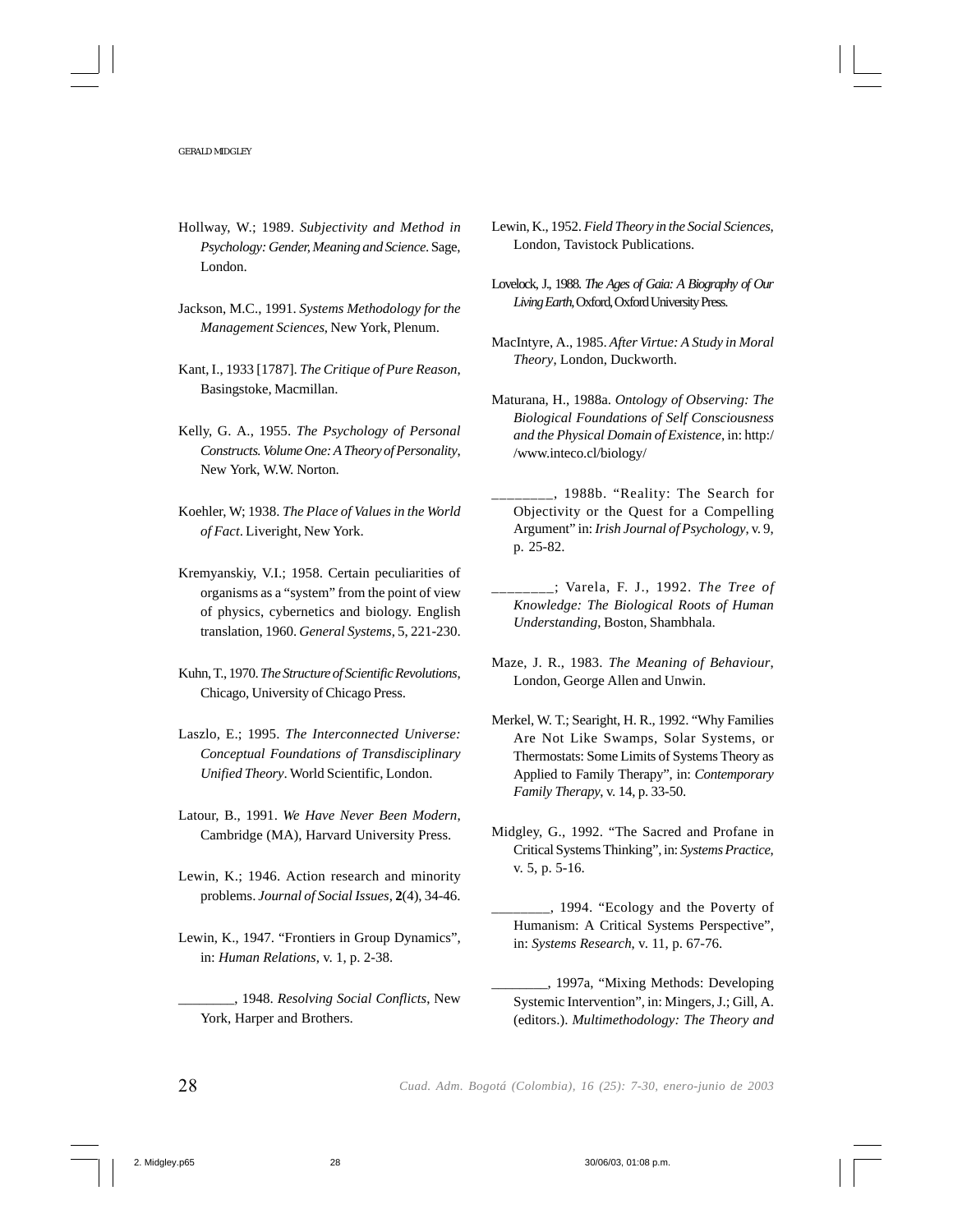*Practice of Combining Management Science Methodologies*, Chichester, Wiley.

\_\_\_\_\_\_\_\_, 1997b. "Dealing with Coercion: Critical Systems Heuristics and Beyond", in: *Systems Practice*, v. 10, p. 37-57.

\_\_\_\_\_\_\_\_, 2000. *Systemic Intervention: Philosophy, Methodology, and Practice*, New York, Kluwer/ Plenum.

\_\_\_\_\_\_\_\_, 2001. "Rethinking the Unity of Science", in: *International Journal of General Systems*, v. 30, p. 379-409.

- \_\_\_\_\_\_\_\_; Munlo, I.; Brown, M., 1998. "The Theory and Practice of Boundary Critique: Developing Housing Services for Older People", in: *Journal of the Operational Research Society*, v. 49, p. 467-478.
- Miller, J. G., 1978. *Living Systems*, New York, McGraw-Hill.
- Northrop, F. S. C., 1967. "The Method and Theories of Physical Science and Their Bearing upon Biological Organization", in: Marks, R. W. (editor.). *Great Ideas in Modern Science*, New York, Bantam Books.
- Oliga, J., 1996. *Power, Ideology, and Control*, New York, Plenum.
- Pam, A., 1993. "Family Systems Theory-A Critical View", in: *New Ideas in Psychology*, v. 11, p. 77-94.
- Pepper, S. C., 1942. *World Hypotheses: A Study in Evidence*, Berkeley (CA), University of California Press.
- Popper, K. R., 1959. *The Logic of Scientific Discovery*, New York, Harper.

Popper, K. R., 1966. *The Open Society and Its Enemies*, London, Routledge.

\_\_\_\_\_\_\_\_, 1972. *Objective Knowledge*, Oxford, Oxford University Press.

- \_\_\_\_\_\_\_\_, 1976. "The Logic of the Social Sciences", in: Adorno, T. W., *et al.* (editors). *The Positivist Dispute in German Sociology*, London, Heinemann.
- Prigogine, I., 1989. "The Rediscovery of Time: Science in a World of Limited Predictability", in: *Beshara*, v. 9, p. 28-32.
- \_\_\_\_\_\_\_\_\_ and Stengers, I; 1984. *Order out of Chaos: Man's New Dialogue with Nature*. Fontana, London.
- Reason, P., 1996. Comments on Midgley's paper, "The Theory and Practice of Boundary Critique", in: Wilby, J. (editor.). *Forum One: Transcripts and Reflections*, Hull, Centre for Systems Studies.
- \_\_\_\_\_\_\_\_; Heron, J., 1995. "Co-operative Inquiry", in: Smith, J. A.; Harré, R.; Van Langenhove, L. (editors.). *Rethinking Methods in Psychology*, London, Sage.
- Resnik, D. B., 1998. *The Ethics of Science: An Introduction*, London, Routledge.
- Richardson, K.A., Mathieson, G. and Cilliers, P.; 2000. The theory and practice of complexity science: Epistemological considerations for military operational research. *SysteMexico*, **1**, 25-66.
- Robertson, J., 1998. *Transforming Economic Life: A Millennial Challenge*, Dartington, Green Books.
- Romm, N. R. A., 2001. *Accountability in Social Research: Issues and Debates*, New York, Kluwer/Plenum.